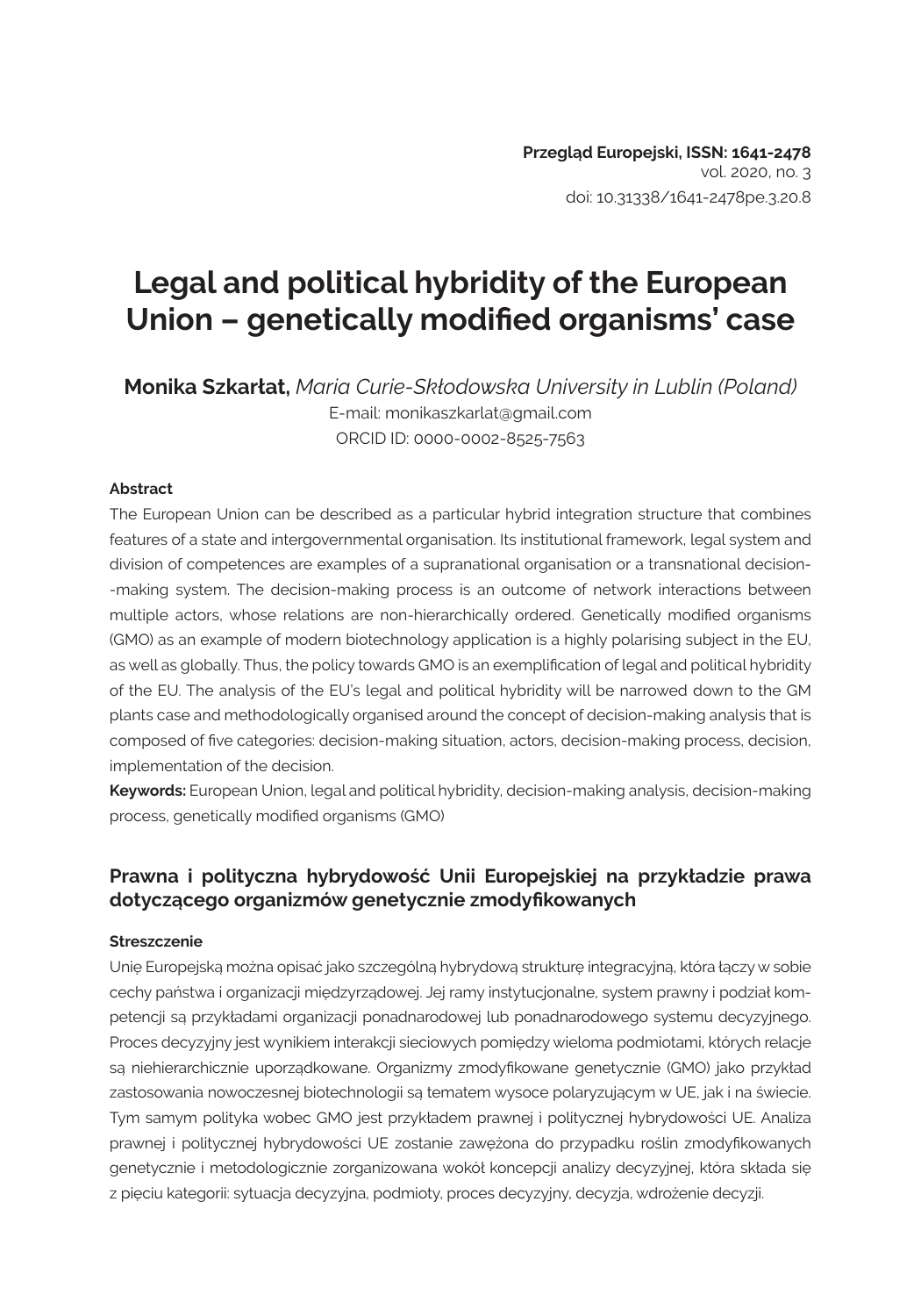**Słowa kluczowe:** Unia Europejska, hybrydowość prawna i polityczna, analiza decyzyjna, proces decyzyjny w UE, organizmy genetycznie zmodyfikowane (GMO).

The aim of this article is to analyse the phenomenon of the political and legal hybridity of the EU as exemplified by the Community regime in the area of agrobiotechnology. The focus is on the multi-level management system of GMO usage for the purpose of food or feed, or their production, and release of GMO into the natural environment. Narrowing the analysis down to GMO is not accidental. This example makes it possible to show how a complicated management model we are dealing with and how it is changing under the influence of factors coming from inside and outside the system.

Approaching the EU as a transnational decision-making system, the analysis will be ordered according to the categories of the decision analysis. Using the categories of the political decision theory according to Z. J. Pietraś (2000), the analysis will concern a decision-making situation, decision-making centre, decision-making process, political decision, and decision implementation. A decision-making situation – understood in the objective sense as a political reality, and in the subjective meaning as a problem (challenge) faced by a decision-making centre and demanding a solution (Pietraś 2000: p. 46) – has been presented below. Another step is a discussion about the EU hybridity phenomenon on the basis of the other four criteria of the decision analysis.

#### **Decision-making situation**

The European Union (EU) is an example of an international organisation that combines features of a supranational and intergovernmental institution, as well as a transnational decision-making system, whose integral component is hybridity manifested in many aspects of the EU functioning and consisting in simultaneous occurrence of features of a state and an intergovernmental organisation (Pietraś 2000). In each international organisation, the advancement level of the integration processes depends on intentions of its Member States, which decide, what part of their autonomy they wish to transfer to the organisation's level. The division of competences between the EU and its Member States has been specified in the EU founding treaties and amendments. Beginning from the Maastricht Treaty (1992), a hybrid constitutional regime has been developing in the EU. It comprises the supranational regime in the area of the EU internal market management and the intergovernmental regime pertaining to the common foreign and security policy and to the policies connected with internal security. This constitutional dualism was maintained by the Lisbon Treaty (Fabbrini 2016: p. 11). The sector policies of the supranational character are those pursued on the basis of the uniform legal norms developed during the supranational decision-making process, and their execution is entrusted to the supranational institutions, which monitor how the EU legal regulations are implemented in the EU Member States. These policies comprise the ones belonging to the exclusive competence of the EU (Article 3 (1, 2) of the Treaty on the Functioning of the European Union – TFEU), but also the policies referring to the competence shared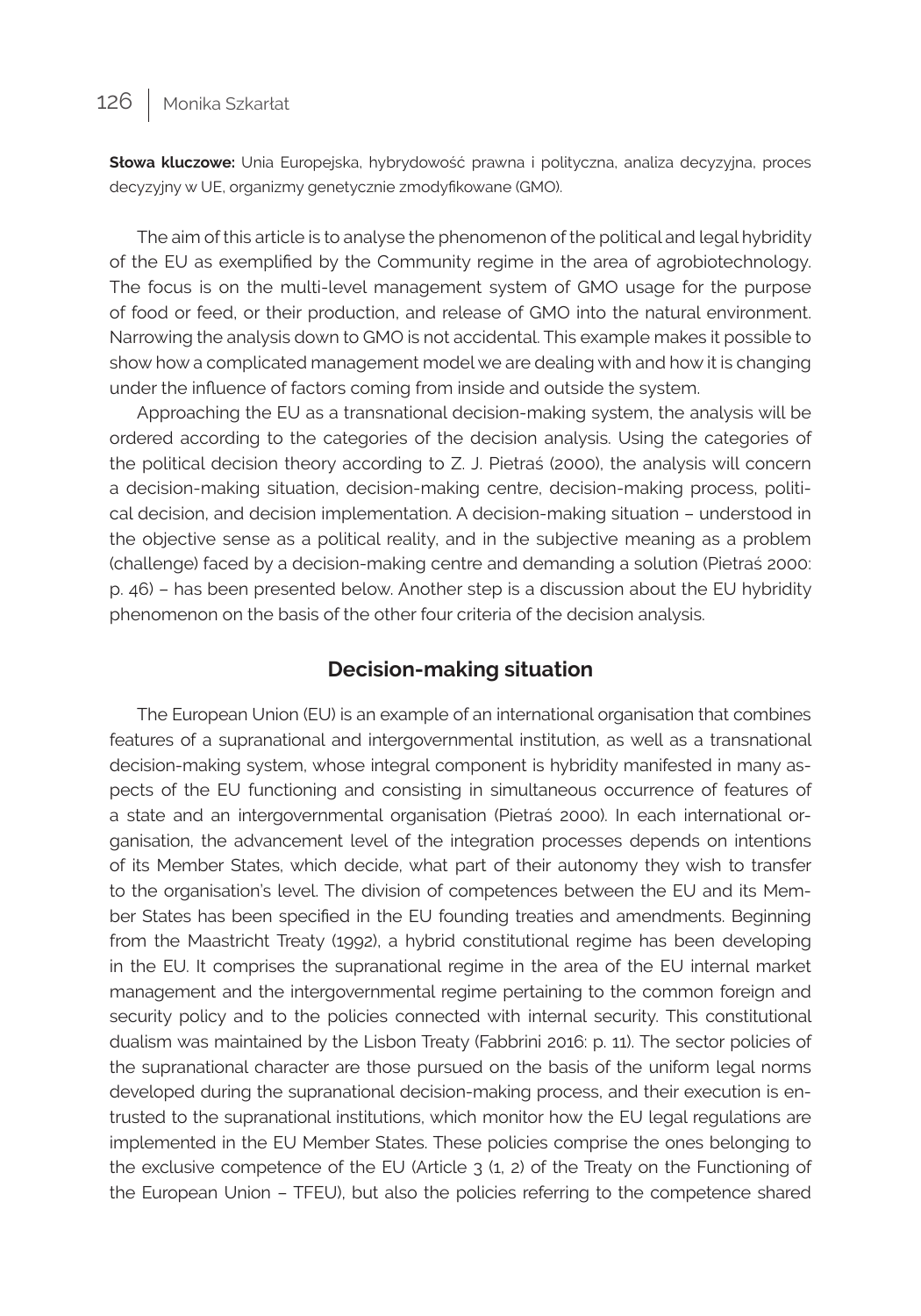between the EU and the Member States (Article 4 (1) of the TFEU) (Blanke, Böttner 2016: p. 244). A separate category comprises the policies classified under the intergovernmental regulatory regime, characterised by the dominant role of the Member States in their governance process and the activity of the supranational institutions to support, coordinate or supplement the states' actions (Article 6 of the TFEU) (Wouters et al. 2014: p. 197). Moreover, it is worth mentioning that hybridity can also be a feature occurring within a specific sector policy as a consequence of mixing the tools of "hard" and "soft" law.

The EU hybridity is manifested in mixing of contradictory trends, e.g. aimed at deeper European integration and, thus, expansion of the regulatory capacity of supranational institutions and the simultaneous intent of the Member States to keep control over the actions of supranational institutions, to maintain the national independence and autonomy. The law of the European Union is a separate and specific legal order, functioning in parallel with the law of the Member States, different from the public and private international law. As observed by P. Tosiek, the EU law is a bonding institution, connecting on the supranational level various entities participating in the decision-making process within the EU, which makes this legal system stronger than international law and demanding compliance from the Member States (Tosiek 2016: p. 130). Delegating some of their competences to the EU level, the states participate in a process defined by C. Scott as a creation of post-regulatory state, which transfers its legislative powers to the newly established and growing transnational regimes or transnational regulatory regimes, being a hybrid of administrative and legislative structures, and agrees also to restrictions on its veto right (Chowdhury, Wessel 2012: p. 337). Not only Member States but also their citizens are subject of the EU legal regulations. The EU law is based on the primacy rule and direct effect principle. However, after D. Braun, we can point to the hybrid character of the EU legal system also here, as well as to the coexistence of the intergovernmental logic (*representation without bargaining*), that is enactment of legal acts, which require transposition to the domestic law, and supranational logic (*representation within bargaining*), that is activity of the EU institutions issuing legal acts or judicial decisions (in the case of the Court of Justice of the European Union) having a direct effect in the Member States (Ruszkowski 2010: p. 220). As it has already been mentioned, the EU law is the law of the Member States and the effort connected with implementation of the EU regulations to national legal systems is expended by the state administration. Simultaneously, apart from the legal regulations classified as the "hard law," there are also various acts of the "soft law" character issued in the EU, such as recommendations, opinions, guidelines etc. (Ruszkowski 2010: p. 223).

The hybrid character of the EU is also manifested in the institutional system and the decision-making process, which comprises several governance levels. In the political and legal dimensions, the European Union is the arena, where the two ideas are clashing. The first one is based on the principle of the Member States' sovereignty, and the second one consists in the advancing process of extending the influence and centralisation of supranational administration. Nevertheless, the latter trend does not indicate that the EU intends to become a super-state, but it rather confirms the fusion-based character of the organisation, which is called a *non-state-like polity* by E. Heidbreder (2013: p. 136).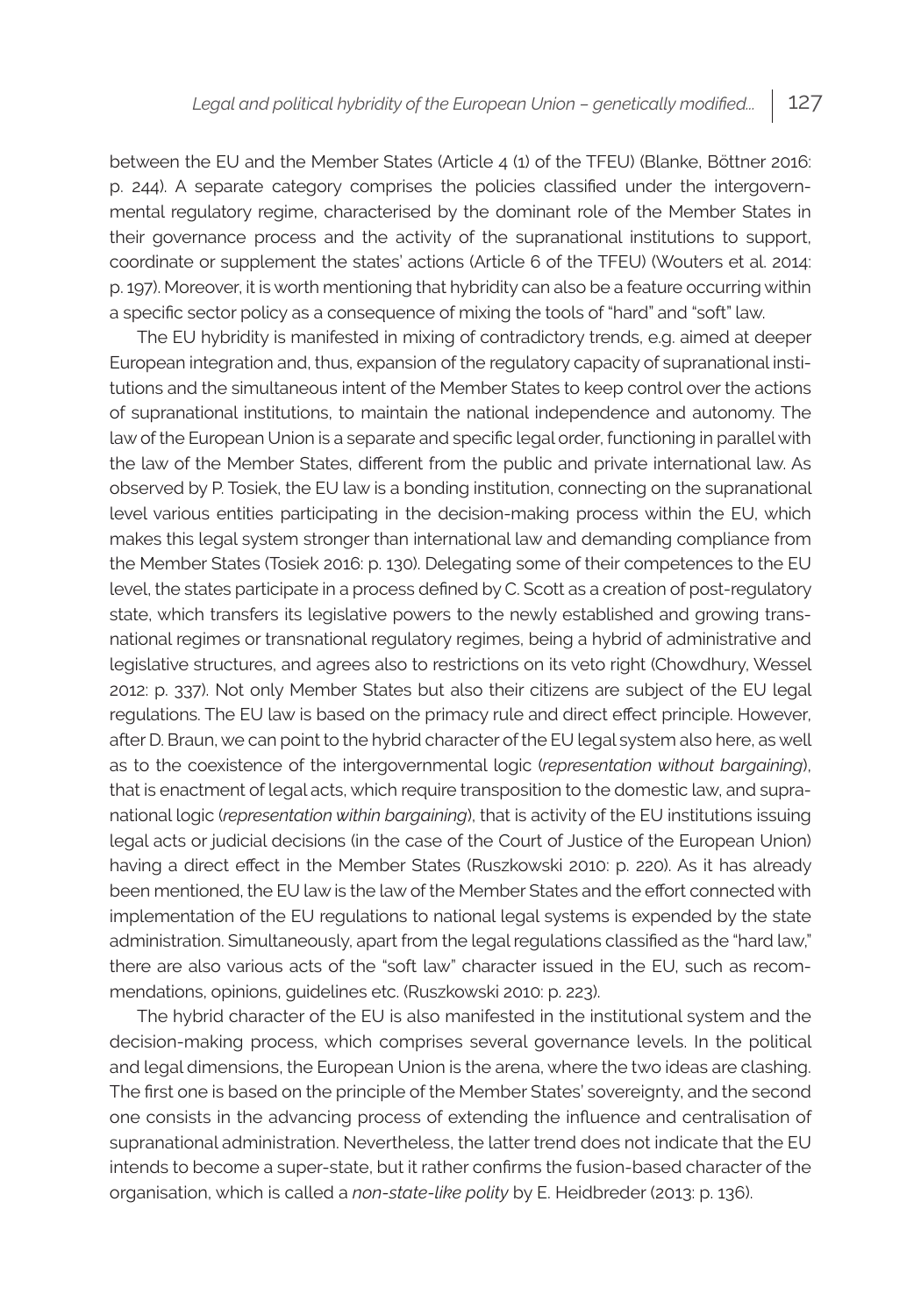The EU institutional system consists of the supranational institutions (the European Commission, the European Parliament, the Court of Justice of the European Union, the European Court of Auditors, the European Central Bank) and the intergovernmental institutions (the Council and the European Council). In accordance with the general principle, the supranational institutions represent the Community's interests, whereas the intergovernmental institutions consist of the Member States' representatives who advance the national interests. Apart from the above-mentioned entities, many other stakeholders, active on various governance levels, participate in the process of enactment and implementation of the EU law. The European Union is frequently presented as a multilevel governance system, a polycentric governance system, a multi-level regulation system, or – as defined by N. Chowdhury and R. A. Wessel (2012) – "new architecture of experimental governance."

As a multi-level governance system, the European Union is an organisation with at least two governance levels (usually more) in the vertical dimension; the relations between the stakeholders of the decision-making process have a non-hierarchical character; competence is distributed and delegated (primary and secondary delegation); as a result of the spillover effect the communitisation of one area enforces the same process in other overlapping areas, which reduces the national autonomy sphere; mixing of the supranational and intergovernmental entities, as well as the supranational and intergovernmental decision-making ways etc., leads to the formation of fuzzy sets, which constitute a new value and a category between the supranational and the intergovernmental. In particular policies it is possible to indicate the simultaneous use of various governance methods by a decision-making centre, e.g. the community method or the open method of coordination, various manners of taking decisions (majority vote in most cases, unanimity, consensus), "agencification", which means the increasingly popular delegation of the decision powers to Community agencies and their active participation in the decision-making process (Tosiek 2016: p. 151–160).

Despite the expanding scope of the supranational regime, the states still exercise effective supervision of the EU governance processes, for instance by exerting control over the entities whose members are international officers (the European Commission) in the comitology procedure by committees consisting of the Member States' representatives (Tosiek 2016: p. 161).

The technological development, exemplified by the advancement in modern biotechnology, is an interesting case how a new political and regulatory area is formed. Biotechnological innovations, such as genetically modified organisms (GMO), are widely used in various sectors of economy. However, the greatest controversy among the general public in the EU is aroused by the use of GMO as food or in the production of food and feed, as well as the release of GMO into the natural environment. Therefore, the article focuses solely on GMO as a product of modern agrobiotechnology, especially on transgenic plants.

The acreage of genetically modified crops in the EU states is limited and accounted for over 131 000 ha in 2017. Since 2000, the European Commission approved for cultiva-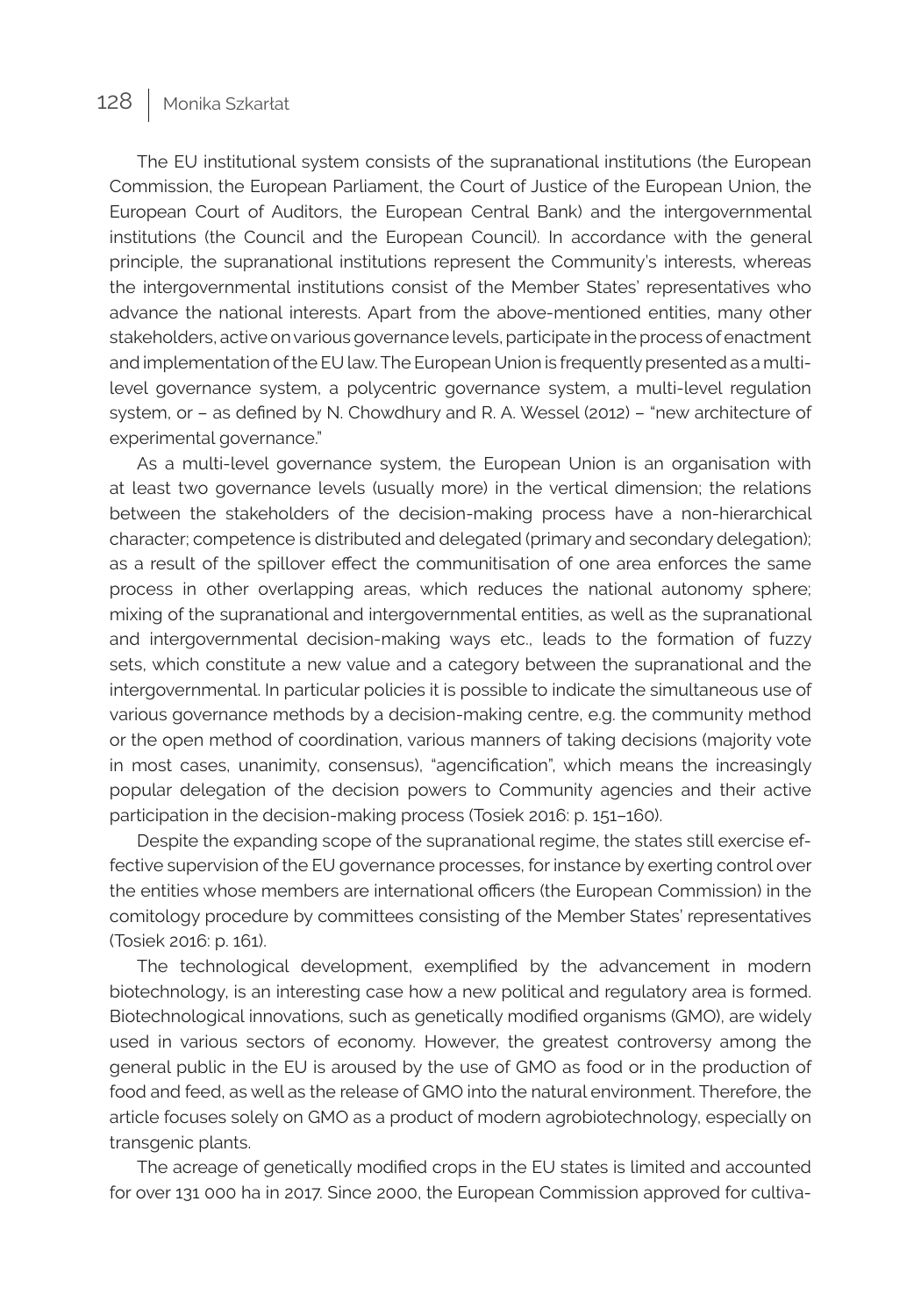tion only two varieties of transgenic plants: MON 810 corn and Amflora potato. Currently, the above-mentioned acreage comprises only MON 810 corn cultivation in Spain and Portugal. Along with the limited area and the restricted variety of plants, the number of states with transgenic plant cultivation is decreasing year by year (James 2012).<sup>1</sup> Czech and Slovak farmers stopped GMO farming in 2017, as they encountered serious problems with selling their crops. Currently, the register of transgenic plants approved as food and feed or for their production contains more than 60 varieties, mostly corn, cotton, oilseed rape, sugar beet and soy. It should be mentioned that these plants are not intended to be grown within the EU territory (ISAAA 2017). The negative attitude to GMO in the EU results from a number of factors, both exogenous and endogenous. Since the mid-1980s the European Communities have aimed at development of coherent norms regulating the technological progress and innovation, which has been motivated by the intention to create favourable conditions for the European companies competing with their counterparts from Japan or USA. One of the internal factors was the awareness of the European institutions that only the supranational regulation makes it possible to avoid atomisation of legal norms and creation of separate national regulatory systems, which would jeopardise the operation of the single market. In the 1990s, in some Member States the centre-left wing coalition governments were formed, presenting a sceptical attitude towards the development of agrobiotechnology, particularly GMO. As a result, four states announced moratoria on the release of new GMO varieties into the environment. Another internal factor is a crisis of public trust in the EU regulatory institutions, scientific circles and governments of Member States, as well as undermined effectiveness of legal regulations pertaining to risk management in food chain and food safety, which is a consequence of serious crises, including BSE epidemics in Great Britain, Germany and Belgium (Burns 2012: p. 349–352).

The legitimisation crisis, as well as significant politicisation of issues related to the development of modern agrobiotechnology, GMO popularisation and the operation of the green biotechnology product market in the EU, became the immanent feature of the Community legal regime in agrobiotechnology, developed since the beginning of the 1990s. A considerable challenge, both for the states and the supranational institutions, was to create a management model, which would be coherent in the vertical and horizontal aspects, due to the multi-sector character of agrobiotechnology, overlapping and frequent inseparability of issues, which were present in parallel in various sector policies (e.g. agriculture, environmental protection, research and development, industry, public health, consumer protection, trade, intellectual protection or competition policy), as well as a need for horizontal coordination of the policy, in which many different stakeholders were involved: public and private, from the subnational, national, transnational, supranational and supra-supranational levels. On the one hand, it was obvious that such complicated issues required unification of standards and harmonisation of laws, which could occur only in the supranational decision-making process. On the other hand, the

<sup>1</sup> For comparison, in 2012 GM plants were grown in Spain, Portugal, Czech Republic, Romania and Slovakia (see: James 2012).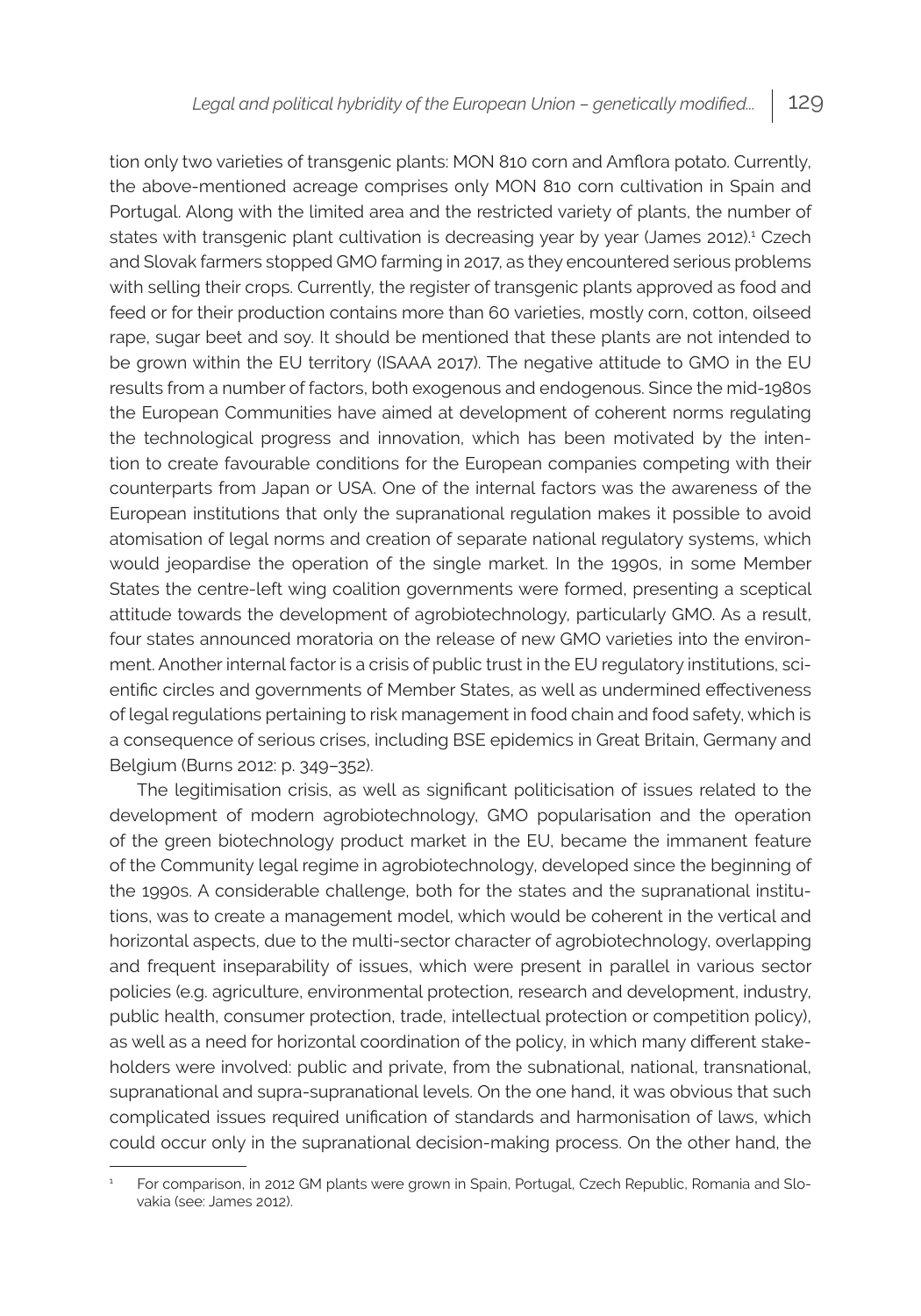interest of the general public, who questioned the legitimacy of GMO popularisation and doubted its safety, caused exceptional activity and involvement of Member States' governments whose representatives, in fear of electorate loss, abandoned the logic of Community interest to the benefit of particular national interests, or rather fulfilment of voters' expectations (Kritikos 2017: p. 2–4).

It was necessary to satisfy – certainly right – demands for establishment of an effective risk management system, which would cover the whole internal market of the EU and form a multi-level network of communicating vessels, defined by the European Commission as the "from farm to fork" system, but at the same time to introduce such regulations, which would not lead to hampering of the scientific and technological progress and loss of competiveness of the European agrobiotechnology sector on the global market (Dederer 2016: p. 146).

#### **Decision-making centre (decision makers)**

The EU decision-making system can be defined as a transnational decision-making centre based on the principle of transferring a specified and equal part of sovereignty on an international organisation by each state participating in the integration process. Moreover, the EU can be described as a hybrid decision-making centre as it combines the features of an international and national centre, being neither a typical super-state, nor a standard intergovernmental organisation. In accordance with the system approach, the EU – as a transnational decision-making system – consists of subsystems, which perform a more or less active role in the decision-making process, depending on the integration area. This is also the case of the agrobiotechnological regime, in which (apart from the entities participating in the decision-making process and in the implementation phase of a political decision) defined in treaties and particularly in secondary legislation, it is possible to enumerate many other stakeholders having a direct or indirect impact on the operation of a decision-making centre, political decision and its implementation or lack of it. The agrobiotechnological regime is predominantly an area of competence shared between the EU and the Member States, hence it could be claimed that we are dealing here with a polycentric management model (McGinnis 2006) involving supranational, national and regional actors, which is especially pronounced as a consequence of the amendments to the EU law in the recent years. In this particular case we should not disregard the societies of particular Member States, which participate in the decisionmaking process indirectly by means of public consultations, but their opinions are taken into consideration by the Council.

Appropriate definition of a decision-making centre of the EU agrobiotechnological regime is a difficult task due to the number and diversity of entities participating in the decision-making circles. Moreover, this is a challenge in connection with the occurrence of such phenomena as: primary and secondary delegation of competence, functional and non-hierarchical dispersion of competence, lack of hierarchy in the relations between particular entities (one institution can fulfil the role of the principal, agent or super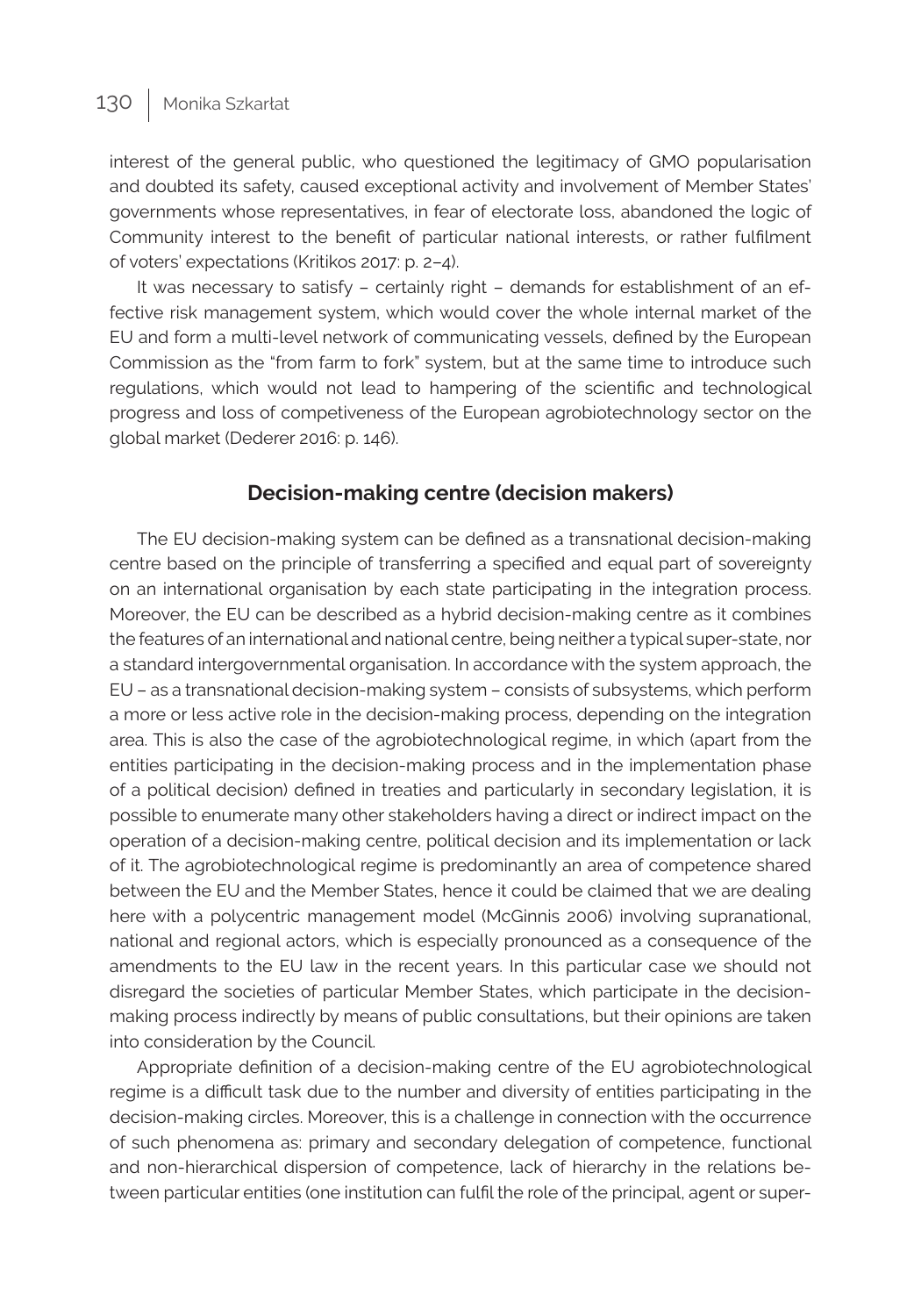visor, based on the notions introduced by the PAT: principal-agent theory, or its variation – PSA: principal-supervisor-agent theory) (Delreux, Adriaensen 2017: p. 1–34), functional dispersion of executive powers, activity of entities lacking legislative powers within the regulatory space, emergence of new management forms and new actors along with them, e.g. management by experts, dispersion of governance processes onto public and private entities, which leads to the formation of so-called fuzzy sets and actors operating between management levels (e.g. supranational, national and subnational).

The division into the decision-making circles suggested by Z. J. Pietraś, in a version modified and adjusted to the specific features of the EU functioning, can be used to identify the subject-related scope of a decision-making centre. In accordance with the hierarchical stratification, we should distinguish the *supranational circle* comprising such treaty-based institutions as the European Commission, the European Parliament, the Court of Justice of the European Union, the European Court of Auditors and decentralised agencies, e.g. the European Food Safety Authority (EFSA), as well as executive agencies of the European Commission e.g. the Consumers, Health, Agriculture and Food Executive Agency (CHAFEA). On the other hand, the *national circle* consists of 28 Member States with the government administration representing them. The *subnational circle* comprises regional and local authorities and any other cooperation forms, e.g. non-governmental organisations, lobbyists, regional and local business associations, which also advance the interests of their regions or local communities. The hierarchical stratification is complemented with dispersal stratification, which consists of two circles. The first one is the *intergovernmental circle*. In the discussed case it is represented primarily by the Council and comitology committees. The other is the *transnational circle* comprising non-state entities, including international enterprises, interest groups, professional social movements and trade organisations (Ruszkowski 2013: p. 19–60).

As emphasised by Z. J. Pietraś (2000), a decision-making centre is subject to the processes of professionalisation on the one hand and politicisation on the other hand. The former type of influence is characterised by the increased role of experts, lower involvement of civil society – described as the permissive consensus – and technocratisation of the decision-making process. The dominance of the latter process entails intensified activeness and role of politicians and the decreased role of experts. The EU policy in the area of agrobiotechnology, or specifically the use of GMO, is a hybrid of both types of influence. Similarly as in many other areas, where transaction costs are high, which is connected e.g. with a need to acquire specialist scientific and technical knowledge, it is possible to notice a tendency towards delegation of governance powers and their centralisation in the hands of a specially prepared institution. At the same time, the EU policy towards GMO use is strongly politicised, as a result of much higher interest of the general public contesting the legitimacy of GMO promotion in the EU. In these policy areas, where a conflict of values occurs, the space for technocratic management, based on expert knowledge, is shrinking to the benefit of political and civic deliberations, and the activity of the Member States and intergovernmental institutions representing them is growing (Blanke, Böttner 2016: p. 250).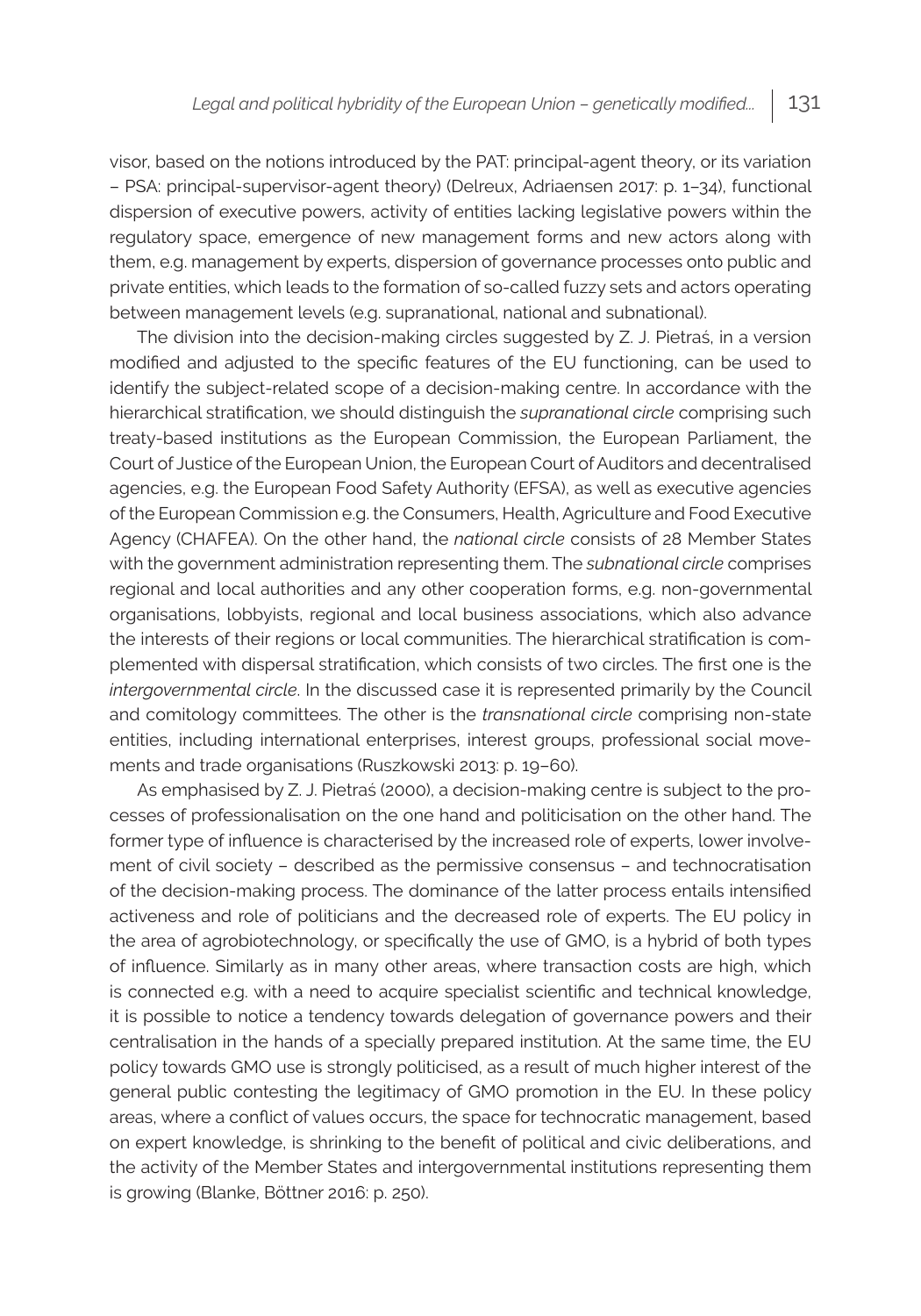The supranational circle of the decision-making centre of the political and legal GMO management system in the EU comprises primarily the European Commission as an institution with the legislative initiative rights and broad executive powers e.g. in the procedure of new GMO varieties registration (comitology procedure). Moreover, the European Commission supervises the progress of the EU law implementation and execution by the Member States and is entitled to lodge complaints with the Court of Justice of the European Union. The EU policy towards GMO is managed by the Directorate General for Health and Food Safety. Furthermore, the Commission is supported by the CHAFEA whose tasks include: implementation of coordination mechanisms for effective spending of EU funds, support for coherent implementation of the EU law in all the Member States, and supervision of the European training programmes aimed at promotion of knowledge about food quality standards. The Agency cooperates with General Directorates of the European Commission, as well as with many other entities from various EU management levels (Consumers, Health, Agriculture and Food Executive Agency 2020).

The other agency strictly associated with and being a part of the Community bureaucracy of the supranational range is the European Food Safety Authority (EFSA). This is a decentralised agency, established pursuant to the Regulation (EC) No 178/2002 of the European Parliament and the Council, the so-called *General Food Law*. In accordance with the PAT concept, Community agencies should contribute to the "functional decentralisation of tasks", owing to which it is possible to relieve such institutions as the Commission of a considerable part of duties and to provide impartial and evidence-based knowledge necessary in the law enactment process (Egeberg, Trondal 2017: p. 677–678). Some agencies originate from transnational networks of national agencies, other from supranational structures, such as advisory committees (Boeger, Corkin 2017: p. 976). The EFSA was established as the EU reaction to food crises (the outbreak of a scandal over BSE infections and dioxins), with a view to restoring trust in representatives of science and political decision-makers. The Agency's structure includes the GMO Panel. First and foremost, the EFSA cooperates closely with the European Commission, providing it with substantive knowledge necessary in the registration procedure of new GMO varieties, assessment and management of risk connected with GMO release into the environment, or giving advice to the Commission at the stage of drafting legal acts. In a situation, when draft legal acts largely concern technical issues, we can even talk about the role reversal and the Commission fulfilling the function of an authority rubber-stamping the draft prepared by the EFSA (Egeberg, Trondal 2017: p. 682). In addition, an element distinguishing EFSA among other agencies and testifying to its supranational character is the composition of the Agency's management board. As a rule, the Council, as an intergovernmental institution, tries to influence agencies' operations through representatives of the Member States sitting in the agencies' management boards. The exception is EFSA whose structure is primarily supposed to reflect the highest possible level of expert knowledge, and membership of the management board (14 places) has a rotational character (Saurer 2011). Both the growing number of Community agencies and their increasing significance in the decision-making process testifies to the supranationalisation of executive powers,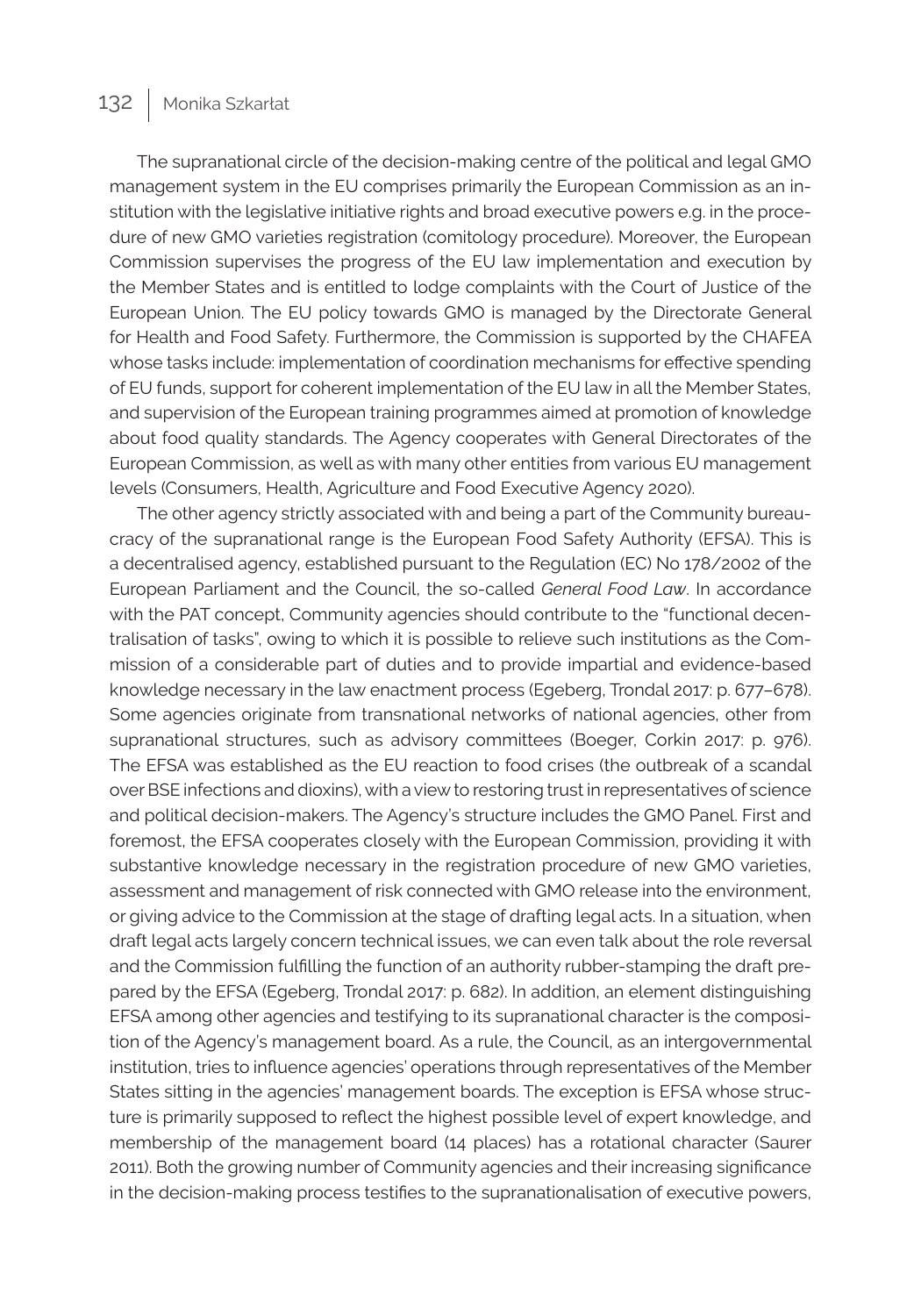which (still belonging formally to the Commission) are exercised in practice by decentralised or executive agencies.

Detailed regulations concerning GMO release into the environment or its use as food or feed, stipulate that the European Commission, on its own initiative or at the motion of the European Parliament, the Council or a Member State, consults the European Group on Ethics in Science and New Technologies, which is appointed by the European Commission and its members are independent in their opinions (see: European Commission 2016a). While working on draft legal acts and exercising its executive powers, the European Commission is supported by expert groups formed on the initiative of the European Commission or its internal entities. Members of these groups are experts in a given area, representing both public and private sectors (see: European Commission 2016b), e.g. the Advisory Group on the Food Chain and Animal and Plant Health. Apart from the EFSA, the Commission consults the Scientific Committee on Health, Environmental and Emerging Risks (SCHEER) about the issues not connected with food.

Another institution belonging to the supranational circle is the European Parliament whose function in the legal and political system in the area of GMO management in the EU is performed through an ordinary legislative procedure and fulfilment of the co-legislator's role together with the Council. As one of the legislative institutions, the Parliament co-enacts law through issuing directives and regulations.

It is also worth mentioning the European Court of Auditors, which does not have any specific powers related to the discussed area, but those based on the general rules, defined in primary law regulations, similarly as in the case of other sector policies (TFEU: art. 285–287).

Furthermore, the circle of the supranational decision-making centre includes the Court of Justice of the European Union, which in the analysed case resolves complaints lodged by the European Commission against the Member States, which infringe EU laws, as well as entrepreneurs' complaints, answers prejudicial questions posed by national courts and settles disputes (Poli 2013: p.147–149).

The circle of the national decision-making centre consists of government administration representatives from 28 Member States and relevant public administration authorities whose competence includes specific actions connected with GMO management in a given state. Another circle comprises regional and local actors. Similarly as states, regions also become increasingly significant, which is associated with the process of renationalisation of competence with respect to enactment of law pertaining to GMO in the EU, introduced by the provisions of Directive (EU) 2015/412. The new regulation extended the list of reasons, on the basis of which a Member State or a region can apply for establishment of a GMO-free zone in its territory. Moreover, the new regulation has accelerated the development of such initiatives as the European GMO-Free Regions Network, which gathers 64 regions from various Member States (see: Tosun, Shikano 2016; European GMO-Free Regions Network WWW). This circle includes also other entities operating at the local or regional levels and supporting interests of these microcommunities. Non-governmental organisations and individual entrepreneurs also have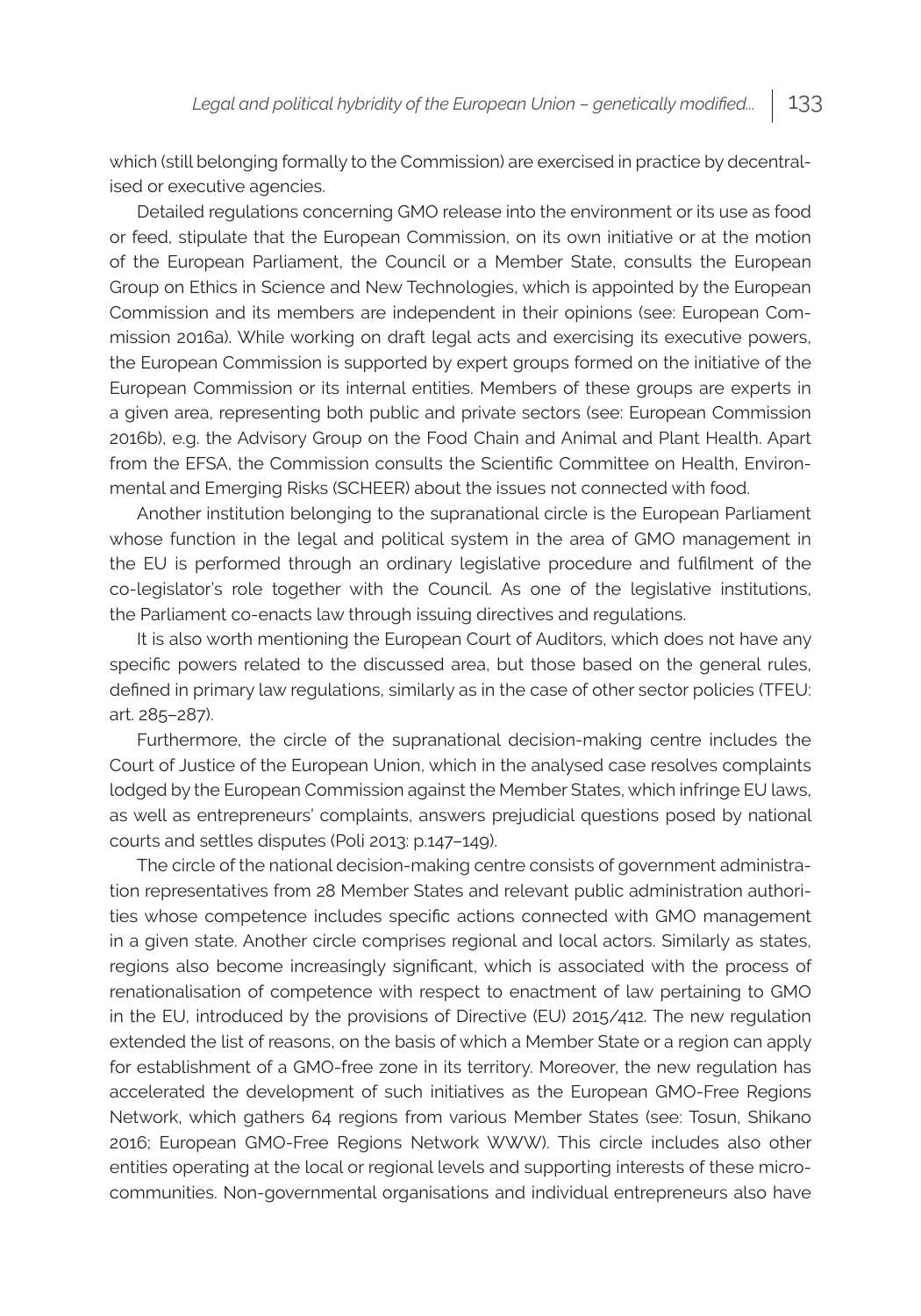an influence on the shape of the decision-making process at the supranational level, because the directives and regulations concerning GMO provide for social consultations as a stage in the decision-making process. What is equally significant, both in the case of the procedure of obtaining a permit for trading, using or processing transgenic food or feed, and applying for a permit to release GMO into the environment, the applicant is a natural or legal person. Therefore, these entities should also be included in the circle of a subject-related decision-making centre.

The intergovernmental circle comprises the representatives of the Member States sitting in the Council and the Committee of Permanent Representatives COREPER, because the Council, along with the European Parliament, has law-making competence that is exercised through an ordinary legislative procedure. Moreover, this circle comprises also comitology committees, specifically the Standing Committee on Plants, Animals, Food and Feed (PAFF Committee) – the Section on Genetically Modified Food and Feed and Environmental Risk, and the Regulatory Committee (Directive 2001/18/EC).

The entities belonging to the transnational circle include: representatives of the biotechnological industry associated in the European technological platforms and cooperating with the European Commission through this formula, the European innovative partnerships, common technological initiatives, European business organisations, e.g. the European Association for Bioindustries (EuropaBio), or international non-governmental organisations, e.g. Greenpeace European Unit, Friends of the Earth Europe.

#### **Decision-making process**

The next category of the decision analysis is the decision-making process. The EU policy in the area of using genetically modified organisms or transgenic food and feed belongs to a group of shared competence, exercised by the EU institutions and Member States together. Basic legal acts are passed through an ordinary legislative procedure (TFEU: art. 289, 294).

In accordance with the Treaty provisions, the European Commission prepares a draft legal act or suggests amendments to the already binding provisions of the EU secondary law. At this stage, work goes on at the level of relevant internal structures of the European Commission, but the European Commission also consults and seeks opinions of experts and representatives of interest groups from the public and private sectors and the Member States themselves. The European Commission presents a draft legal act to the European Parliament and the Council, which jointly decide on accepting or rejecting the proposed regulation. Details and stages of an ordinary legislative procedure are specified in Article 294 of the TFEU. Provisions of directives and regulations are executed by the European Commission and the Member States. As a result of the decision of the European Parliament and the Council on granting the European Commission powers to issue executive acts, the committee procedure is applicable (TFEU: art. 291 sec. 3), based on the principle of the Member States' supervision of the European Commission's operation, through the Member States' representatives sitting in the comitology committees. Due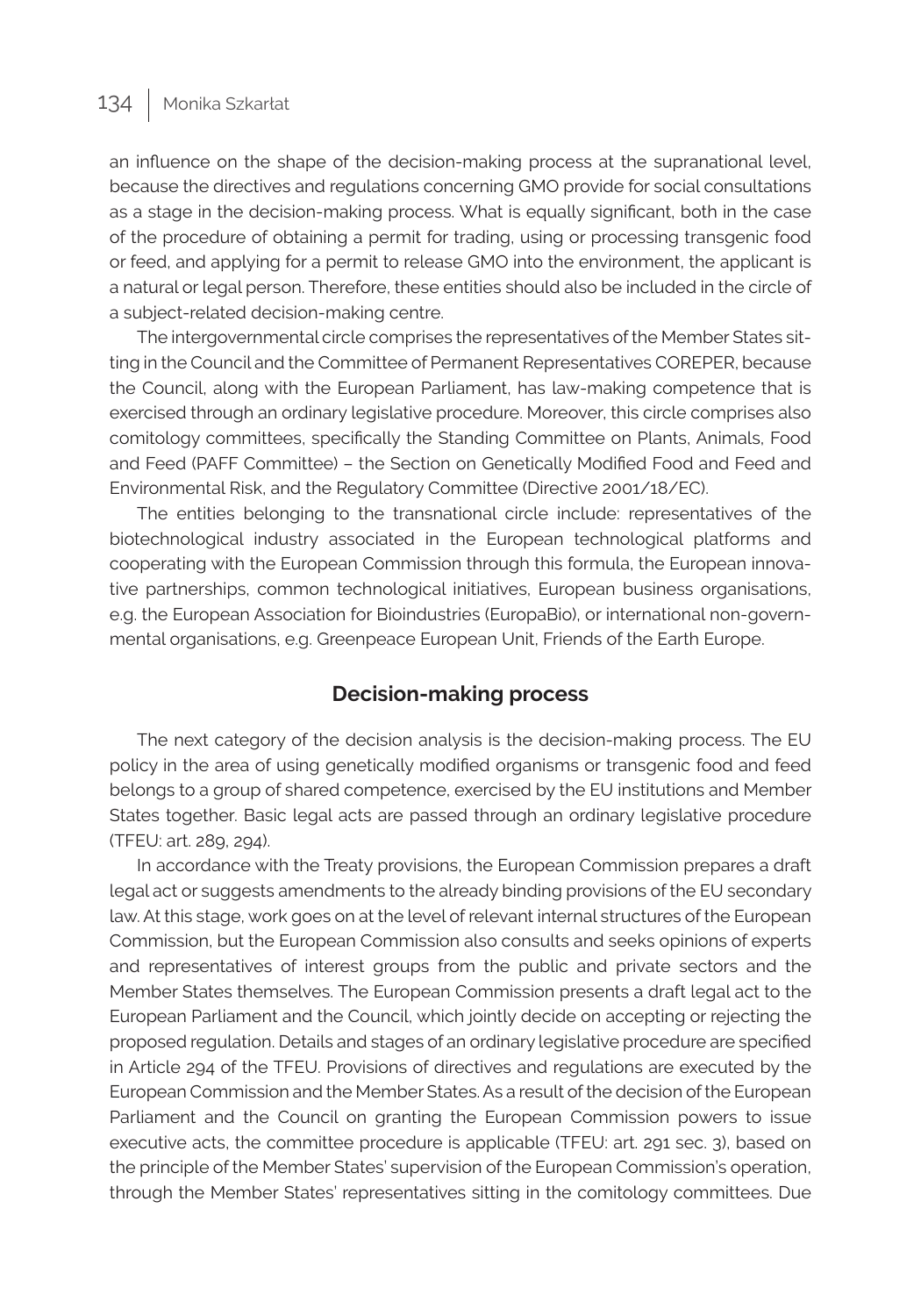to the specific character and the purpose of applying comitology as a procedure used for enforcement of the existing EU laws, it will be discussed in more detail in the section devoted to implementation of political decisions. However, a reference will be made here to the Regulation (EU) No. 182/2011, which contains the legal basis of the committee procedure, and specifically to the amendments reforming the procedure, suggested by the Commission. This is an example of a decision-making process, in which the Commission initiates an amendment to an existing legal regulation, but we can also talk here about confrontation between the supranational and intergovernmental logic, where it is suggested that the latter ought to be reinforced. It should also be emphasised that one of the most important arguments, which prompted the Commission to take an action is the application of comitology in GMO-related areas.

In 2016 the European Commission initiated a debate on changes to comitology, as a result of negative experiences in using the committee procedure e.g. in such policies as GMO management, which is a consequence of controversy around this issue at the Member States' level. The reasons can also be sought in the specific character of the decision-making process at the supranational level, which lacks uniform coordination procedures, especially in these areas, where the objects of the regulation are multisector issues, which most frequently become the field of confrontation among sector priorities and interest of various entities (Kritikos 2018: p. 11).

The European Commission suggests four modifications to the procedure. Firstly, the voting rules in the final stage of the procedure ought to be changed (appeal committee), so that only "for" or "against" votes should be taken into account. Owing to this, it will be possible to limit the usage of abstention from voting, which – in the current version of the regulations – results in lack of a committee's opinion, and in consequence forces the European Commission to act (to issue executive regulations) without an explicit mandate from the Member States. Secondly, the European Commission proposes introduction of the second appeal to the appeal committee, which is supposed to consist of the Member States' representatives at the ministerial level, in a situation, when national experts are unable to issue an opinion during the first appeal phase. Thirdly, results of voting in the appeal committee should be made public, which would be a form of supervision of the national public over their representatives in the committee. In the fourth place, the European Commission calls for an increase in the intergovernmental component through a possibility to request an opinion from the Council, if the appeal committee is unable to issue it. Such solutions will enhance transparency of the decision-making process with the use of comitology and, most of all, will make the negotiation positions of particular states more visible to the public opinion and increase responsibility for the decisions taken (European Commission 2017a).

On the basis of an analysis of opinions expressed by stakeholders during the process of social consultations, which took place in February–April 2017 it can be concluded that the direction of changes was received with reserve or negatively. It may be affected by the fact that most opinions were given by the entities representing the agrobiotechnological business (10 opinions), and two by non-governmental organisations. Most of them are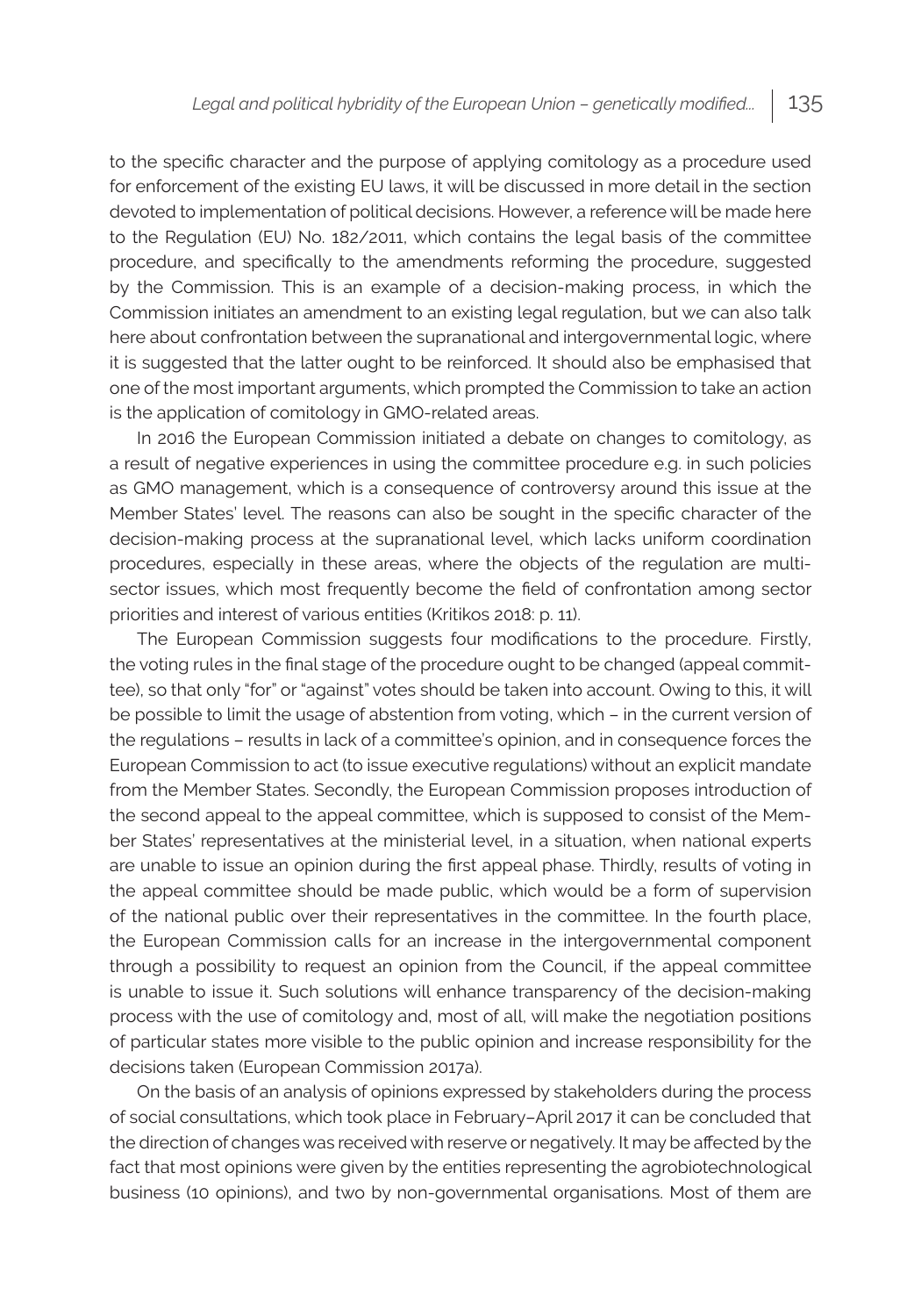critical opinions, which focus on the fact that the suggested changes can undermine the principle of certainty of the EU law, weaken the rule of scientific evidence as the basis for risk assessment of registered/non-registered GMO and undercut the principle of harmonisation of rules pertaining to the EU law execution. This is one of the most unconventional opinions: "In our opinion the proposal is – like the "Brexit" – a further step in the direction to abandon the ideas of a European Union. We strongly demand objective and science-based decisions on critical issues, we are not Trump-country. Therefore, as European citizens and scientists, we object", authored by a German NGO *Gesellschaft f. Pflanzenbiotechnologie* (see: European Commission 2017b).

### **Political decision**

An effect of a decision-making process is the issue of a political decision, which is another category of the decision analysis. In the discussed case, we should mention, first of all: Directive 2001/18/EC, Regulation (EC) No. 1829/2003, Regulation (EC) No. 1830/2003, Directive (EU) 2015/412 and Regulation (EC) No. 178/2002. All the aforementioned documents are legally binding acts, with which the European legislator has created a multi-level GMO management system characterised by the co-existence of the intergovernmental and supranational logic components.

#### **Decision implementation**

The last phase, that is decision implementation, includes cooperation between Member States and the European Commission. As indicated above, the Commission fulfils obligations specified in relevant legal acts, by issuing executive regulations in the committee procedure. The Commission's participation in the phase of the EU law implementation is supposed to guarantee harmonisation of the ways, in which the EU legal norms are executed. Moreover, the Commission supports the Member States, fulfilling the coordinating and controlling role, e.g. through supervision of information exchange in the risk management system. Another active institution is the European Food Safety Authority, which evaluates risks associated with transgenic products in cooperation with its counterparts on the national level, whereas research is carried out by reference laboratories in the Member States. The applicants themselves (natural or legal persons) play an important role, as well, because they have a number of duties connected with execution of provisions contained in directives and regulations. An entity reporting a new GMO is obliged e.g. to evaluate product risk and enclose the results with the application. The analysis of Directive 2001/18/EC and Regulation (EC) No. 1829/2003 points to a multi-level system of the EU law implementation.

The amendments to the EU law with respect to the analysed issue, introduced since 2010, are another example of the hybrid character of this organisation, and specifically they constitute one of the few examples of de-Europeanisation or renationalisation of competence. As it has already been mentioned, the European legislator's intent was to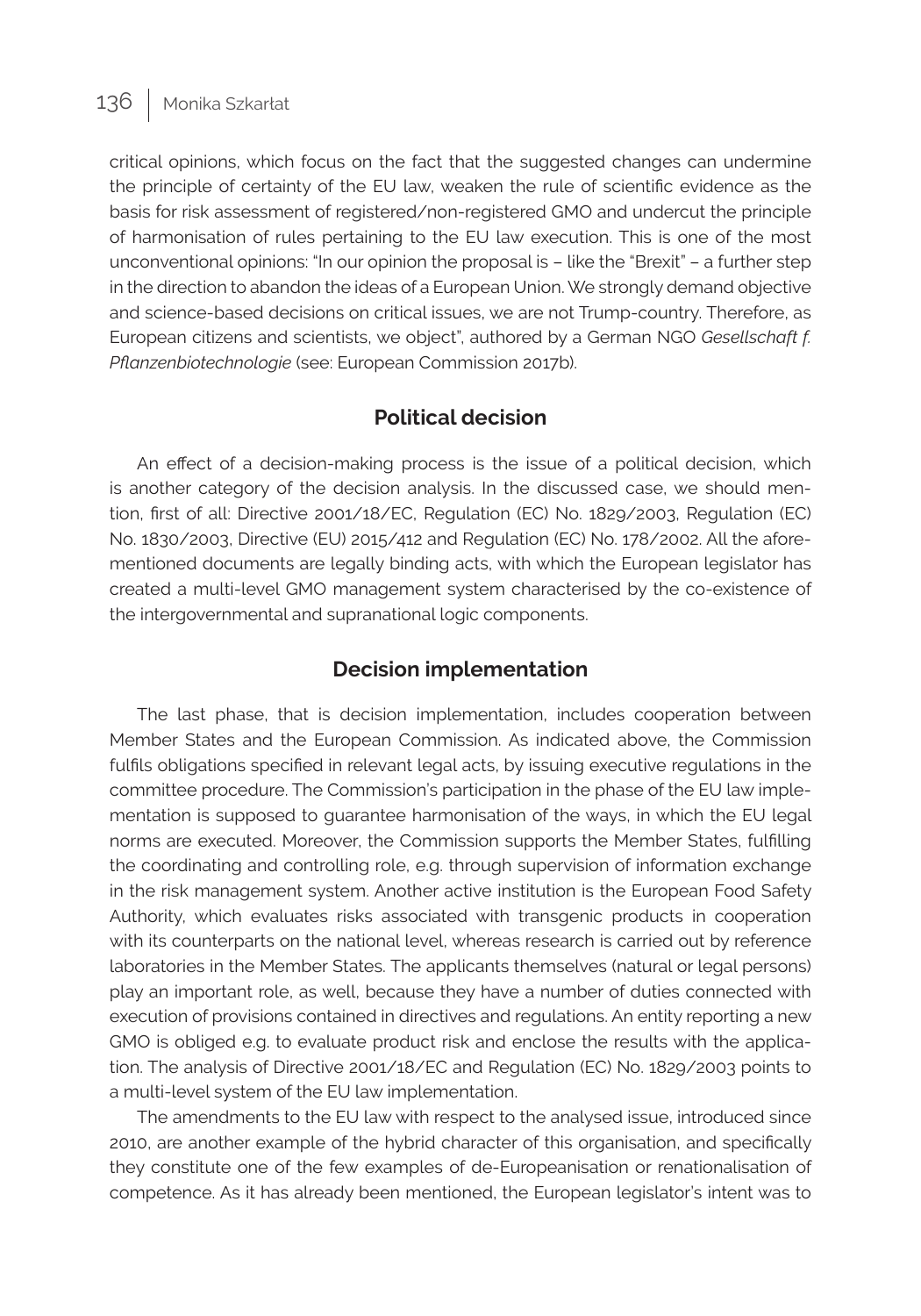harmonize law and to formulate the uniform rules and procedures pertaining to GMO risk analysis and management, GMO farming or launch of GMO or transgenic food and feed onto the single market. With a view to achieving this goal, it was decided to introduce the supranational system of granting applications for new GMO admission, as well as evaluation and monitoring of GMO-associated risk. As an institution safeguarding the Community interests, the European Commission plays an active role, both as the author of draft legal acts of the general character, and as an entity issuing executive regulations in the committee procedure. The two legal acts (Directive 2001/18/EC and Regulation (EC) No. 1829/2003) provide the legal basis, which specifies the form of the GMO and transgenic food and feed management system in the EU and defines the roles of particular entities in the decision-making process and in the decision implementation phase.

Nevertheless, this decision-making model, optimal in theory and ensuring continuity and – most of all – harmonisation of new technology management systems, which is especially important for the proper functioning of the single European market, did not operate the way it was planned by its authors. It can be compared to a device operating on the basis of computer software, which in an exceptional situation, e.g. an error or a system fault, switches to the safe mode. The EU law in the area of GMO, transgenic food and feed management was implemented in the "safe mode" every time.

Both in Directive 2001/18/EC and in Regulation (EC) No. 1829/2003 the process of execution of the legal provisions contained therein is based on the committee procedure. In essence, the procedure itself is the exemplification of the EU hybrid character. Comitology is applied in these situations, when the European Commission is entrusted with executive powers, which is connected with the need to create "the uniform conditions for implementation of legally binding EU acts." The Commission is not completely autonomous in its actions due to the procedure of Member States' supervision how the Commission exercises its executive powers. Hence, it is an example of balancing and combining of the supranational and intergovernmental logic. The Member States use their supervisory powers through comitology committees consisting of their representatives. In the case of the committee procedure based on Directive 2001/18/EC this is the Regulatory Committee (Article 30), while in the Regulation (EC) No. 1829/2003 this is the Standing Committee on the Food Chain and Animal Health – its current name is the Standing Committee on Plants, Animals, Food and Feed (Article 35) and the appeal committee. In both legal acts, comitology is the basic decision-making procedure. However, analysing the process of the EU law implementation *sensu largo*, that is the process of political deliberation with the participation of numerous entities, and not considering it narrowly, only from the legal perspective, as an act of accepting a legal norm by a designated authority, we should remember that both Directive 2001/18/EC and Regulation (EC) No. 1829/2003 provide for the operation of other bodies and entities apart from the Commission. First of all, we should mention people and business entities applying for a permit to launch GMO or transgenic food or feed onto the market, relevant national authorities participating in the chain of verification of applications, risk analysis and control, cooperating in this area with the European Commission and the European Food Safety Authority, reference laboratories etc.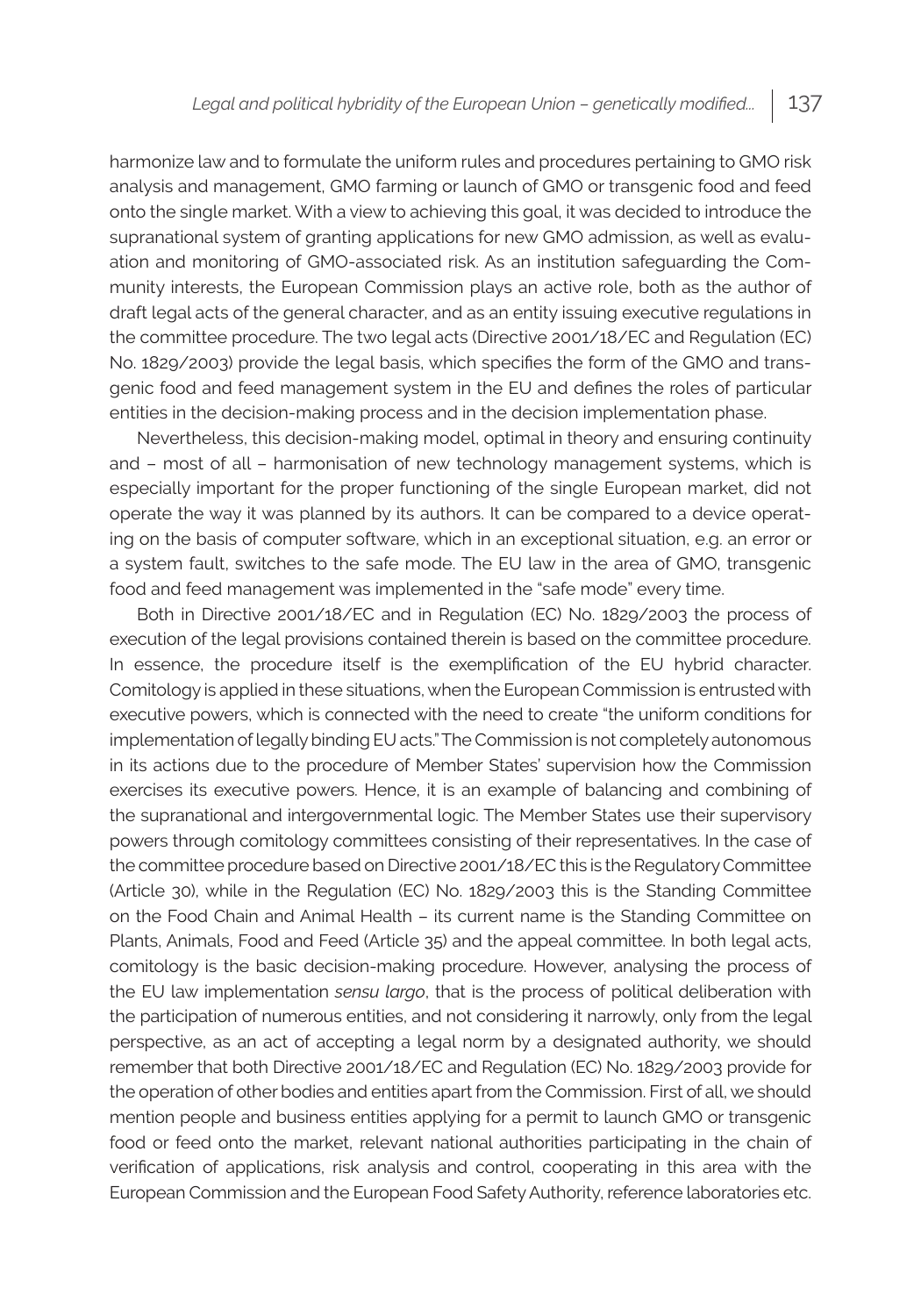In both these regulatory packages, the committee procedure stipulates that, before enactment of an executive act, the European Commission seeks an opinion from a relevant committee, which takes a decision following a majority vote. The committee can back up the Commission's motion, reject it or not to give any opinion. As follows from the analysis of the voting results since the time the Regulation 1829/2003 came into effect, the PAFF Committee was able neither to back up the Commission's motion nor to reject it. In 2015 and 2016 the European Commission issued – without the Member States' mandate – 17 executive acts permitting the launch of e.g. GMO and other products and substances, equally controversial to the public opinion in the Member States, onto the EU market. Since 2004, that is from the time the ban on GMO farming was lifted in some EU regions or states, every voting within the committee procedure had a similar result. The only exceptions, which were admitted to the European market as a result of correctly performed comitology are: Amflora potato by BASF Crop Science for industrial use and MON 810 corn variety by Monsanto. As far as other 67 decisions are concerned, neither the Council (in the previous committee procedure formula), nor the appeal committee (in the currently binding procedure) achieved the qualified majority of votes required. It is also worth mentioning that the case of GMO and difficulties in reaching an agreement between the European Commission and representatives of states should be treated as a rare departure from a general rule that decisions are taken at the level of a reporting committee and are not transferred to an appeal committee. Due to the permanent lack of decision by states' representatives in committees, the decision-making process has been completely deprived of the intergovernmental component and has been taken over by the Commission's officials and the Community agencies (first of all EFSA) (Kritikos 2018: p. 180–183). As a result, the Commission's situation became uncomfortable, as – on the one hand – an institution, which (as it may seem) operates without political legitimisation of states, against views of some of them and ignoring the public opinion, and – on the other hand – as an organ, to which the states assigned the responsibility for taking politically unpopular decisions, that in fact is the states' duty. Therefore, we can talk here about a political non-decision. In a further stage of the procedure – when the European Commission requested the appeal committee to give an opinion – the scenario was similar every time, which led to a situation, when the Commission passed an executive act itself (see: European Commission 2015a).

It should be emphasised that an emerging tendency consisting in lack of decision at all levels of the comitology procedure is a significant deviation and is not a norm in other areas of Community policies.<sup>2</sup> This unusual situation led to legislative changes in the form of Directive (EU) 2015/412, which extends the scope of reasons for using the optout clause by the Member States and for introducing restrictions on GMO cultivation, or total/partial ban on GMO in their territories. Until that time it was possible to establish the

<sup>2</sup>According to the data of the European Commission, in 2015 out of a total number of 1726 opinions of comitology committees, 2 were negative and 36 voting sessions ended in failure to issue an opinion (2% of all cases). See: Commission Proposal for a regulation of the European Parliament and of the Council amending Regulation (EU) No. 182/2011 laying down the rules and general principles concerning mechanisms for control by Member States of the Commission's exercise of implementing power.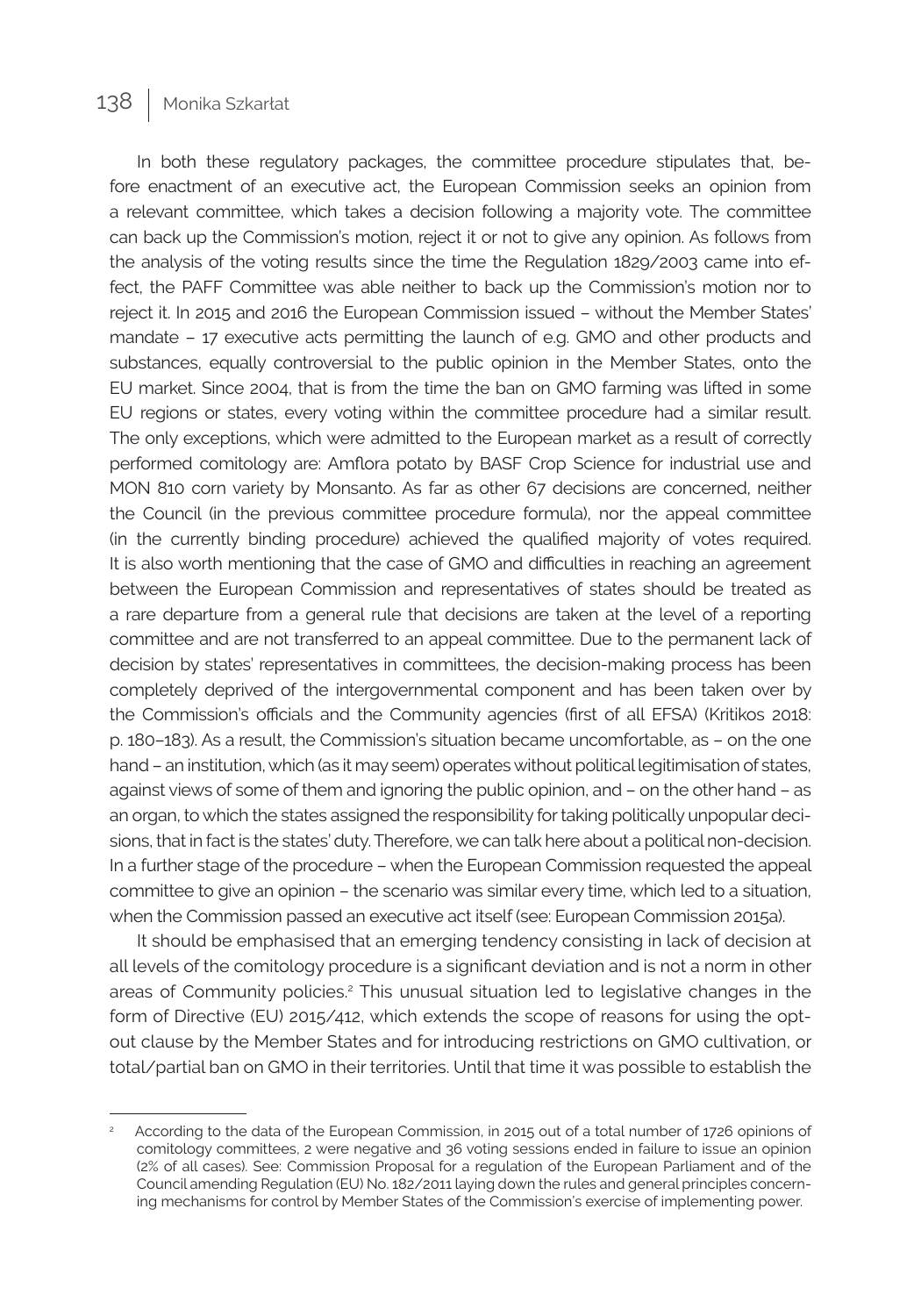GMO-free areas only pursuant to an application based on scientific evidence confirming the risk connected with GMO cultivation/release to the environment.

The Member States, including: Austria, Hungary, Greece, Poland, France, Germany or Italy, unable to refer to the principle of change of circumstances and provide new scientific evidence to the Commission, confirming the risk associated with a given variety of GMO, argue that the basis for using the protective clause from Article 23 of Directive 2001/18/EC or emergency measures from Article 34 of the Regulation (EU) No. 1829/2003 is scientific uncertainty, which accompanies assessment of risk connected with new technological solutions. According to the governments of these states, this was a suitable basis for a lawful temporary restriction or a ban on using and/or selling a given GMO as a product or a product ingredient in their territories. Such an interpretation of the Directive provisions led to numerous cases of its execution with infringement of law. The justifications submitted by the states to the Commission were verified each time and evaluated by EFSA as not corroborated by the contemporary scientific knowledge. As a result of the actions taken by some states, including Poland, the Commission lodged complaints with the Court of Justice of the EU. On the basis of the arguments of the ethical and religious character, Poland introduced the legislation prohibiting free trade in sowing material of transgenic varieties and entry of GMOs into the national register of plant varieties. In the case of the Commission versus Poland, lodged with the Court of Justice in April 2008, the Commission claimed that Poland failed to comply with the obligations stemming from Directive 2001/18/EC. The decision of the Court in Case C-165/08 was unfavourable to Poland (see: Judgment of the Court 2009).

The provisions of Directive (EU) 2015/412 introduce a more flexible formula and a wider list of reasons that can be cited by the state or regional authorities wishing to prohibit transgenic plant cultivation. Restrictions or a ban on GMO cultivation on a part or the whole territory have to be compliant with the EU law, justified, proportional and non-discriminatory. This can refer to a GMO or GMO groups already approved on the basis of the provisions of Directive 2001/18/EC or Regulation (EC) No. 1829/2003 and those, for which a permit issue procedure is pending. The reasons for lodging an application include: goals of the environmental protection policy, landscape planning policy in urban and rural areas, land use, social and economic effects of cultivation, avoidance of GMO in other products, agricultural policy goals or reasons connected with the public policy (Article 26b).

According to the Commission's representatives, renationalisation of executive competence, introduced by this Directive, is aimed at enabling the Member States to decide, taking into account their domestic circumstances, not only social and political, but also geographical and biological determinants. At the same time, the rules of the procedure for issuing permits for cultivation of new GMO varieties have not been changed, similarly as the Community procedure of GMO risk analysis and control. In both cases, the decisive factor is scientific knowledge and verifiable results of research, on the basis of which the EFSA issues opinions.

Another stage of the legislative changes suggested by the European Commission is the introduction of a similar flexibility clause to the provisions of the Regulation (EC) No. 1829/2003. The Commission suggests that states should be able to decide about a re-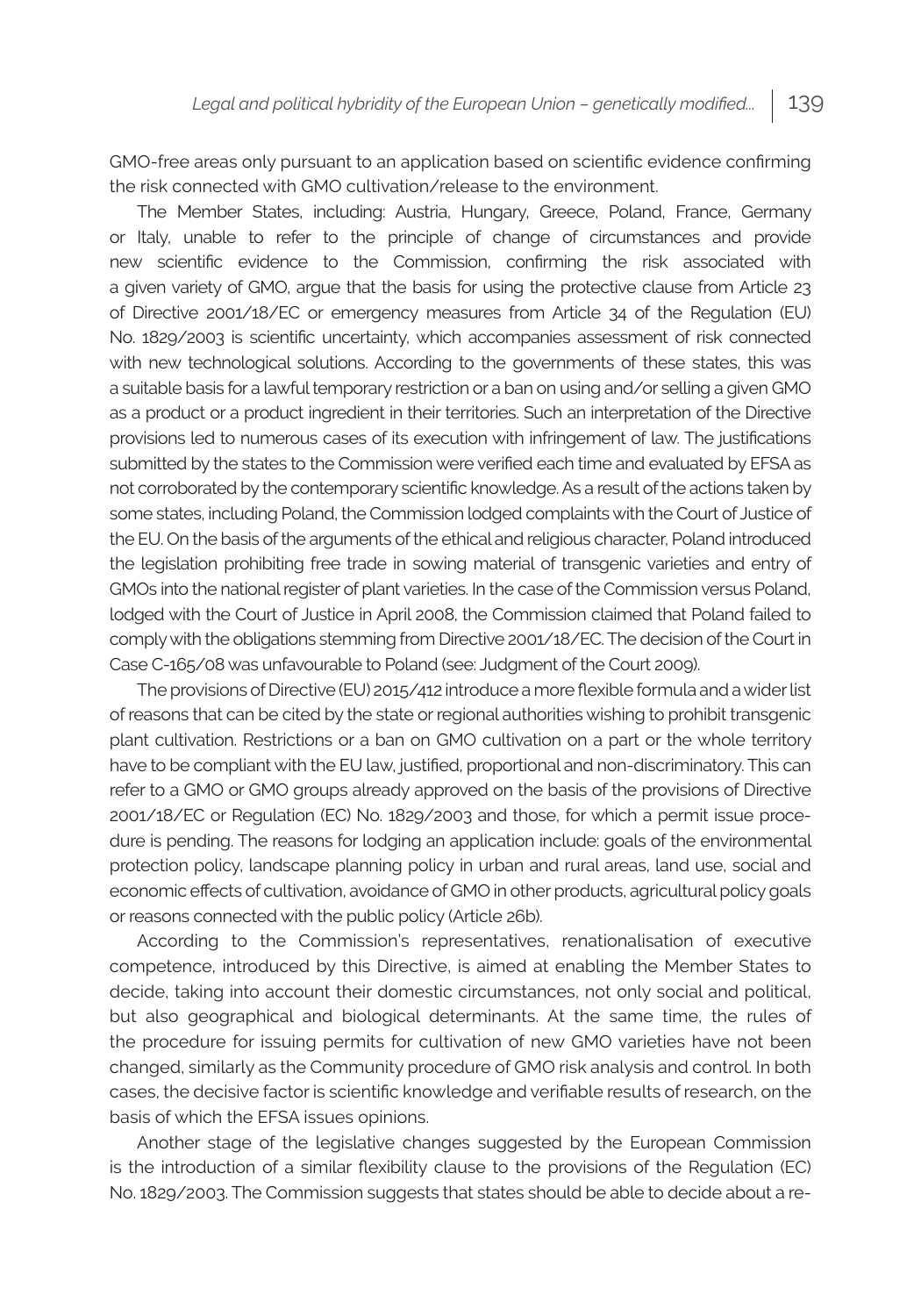striction or a ban on using GMO and transgenic food/feed on a part or the whole of their territories. The restrictive measures can be adopted with respect to the food and feed already approved, hence the EU procedure of approving new products remains unchanged. It is equally important that suggested solution does not refer to transgenic products, which do not need to be labelled pursuant to the provisions of the Regulation (EC) No. 1829/2003; that is such products, in which a share of genetically modified material does not exceed 0.9% of a food or feed ingredient or if its presence is accidental or technically unavoidable (see: European Commission 2015b). A draft act amending the Regulation is currently debated in the European Parliament, where it is in the first reading phase.

The legal solutions proposed by the European Commission and reflected in Directive (EU) 2015/412 or the suggested amendments to the comitology procedure, still pending, are contrary to an opinion that the European Commission belongs to the category of institutions referred to as competence maximizer. Supporting the process of competence decentralisation and renationalisation in such a controversial area as the GMO launch on the single European market, the Commission rather applied a strategy of avoiding responsibility for socially unpopular decisions. The new regulations grant the Member States again the right to decide on GMO trade within their territories, but, what is more important, transfer responsibility for these decisions from supranational institutions onto state governments. A question arises about the scope and range of exercising the rights granted by Directive (EU) 2015/412 to the Member States, which will be largely dependent on profit and loss account (with respect to political, economic and social issues) carried out by the states.<sup>3</sup> It should also be remembered that the states are free to choose how to transpose the Directive's regulations into the national laws. As a consequence, decisions about a restriction or a ban on GMO cultivation can be taken solely on the central level in some states, whereas in other countries the right to decide is granted also to the regional authorities. The states and their regions have an opportunity to decide ex ante, which consists in reporting an intention to restrict or prohibit cultivation of a specific GMO variety with respect to which the European application procedure has not begun yet. Another variant is to take such a decision ex post, which pertains to these GMO varieties, which have already undergone the application and registration process (Tosun, Hartung 2018: p. 804–807).

The situation can change with the introduction of the opt-out clause in the Regulation (EC) No. 1829/2003. Central or regional governments are hardly likely to decide on restricting or prohibiting trade in genetically modified feed, because this would have serious consequences for the animal breeding sector. Thus, the Member States will face a dilemma and will have to decide whether the economic interest or social interest is more important.

#### **Conclusions**

The aim of the article was to present the hybrid character of the European Union in the legal and political dimensions, as exemplified by the still evolving system of the

According to data of the European Commission, 19 states filed an application for restriction/ban on GMO cultivation in a part or the whole of their territories (see: European Commission 2018).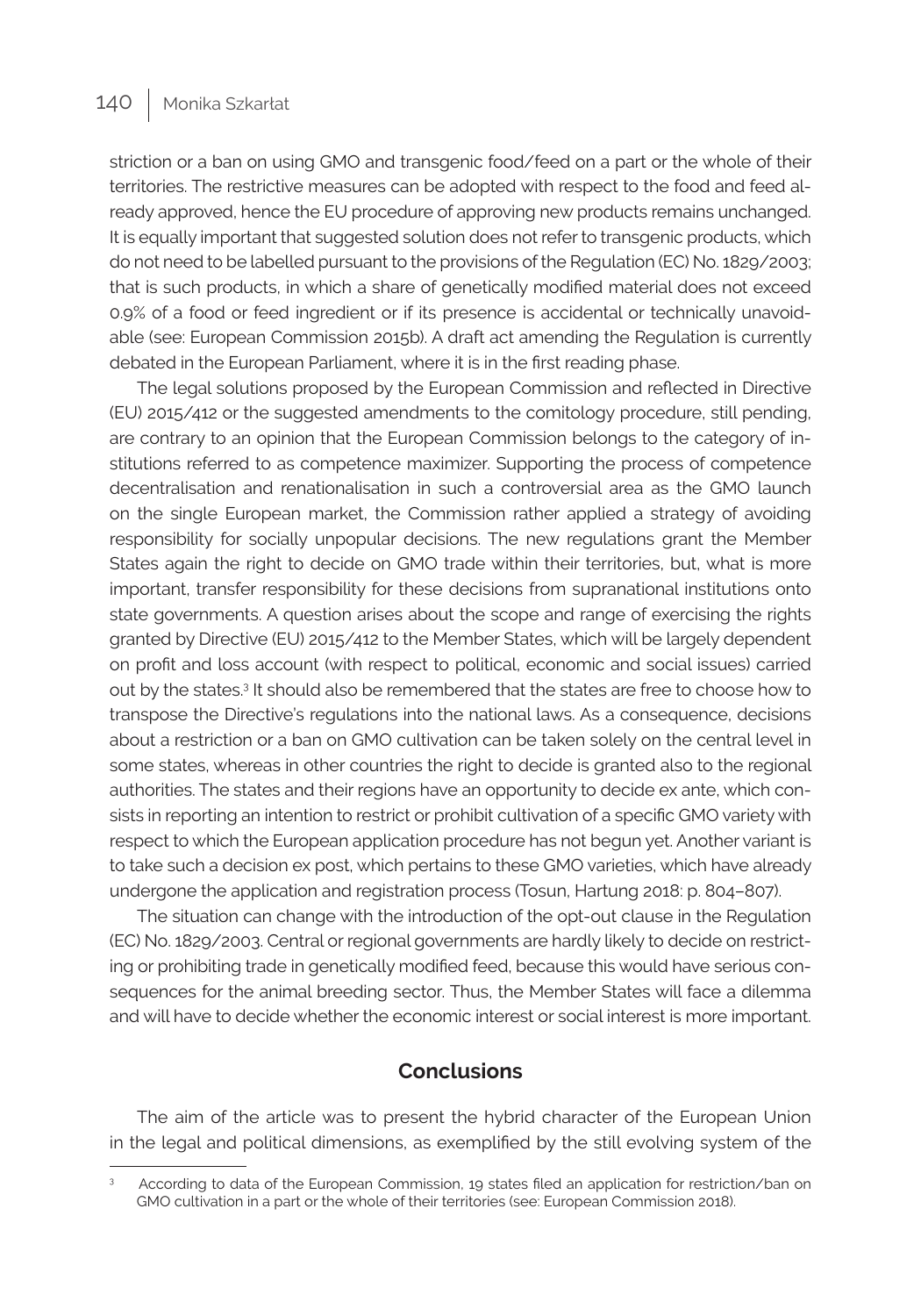regulations pertaining to genetically modified organisms, especially transgenic plants. The analysis was carried out on the basis of the decision analysis category and divided into five parts: decision-making situation, decision-making centre, decision-making process, political decision, and decision implementation.

As a result of the analysis carried out, it has been confirmed that the European Union is an example of a hybrid international organisation, in which intergovernmental logic coexists with the supranational logic. This is visible in the specific features of the EU law, the institutional system and the division of powers between the EU and Member States. The EU is a special category of an international organisation in whose functioning and structure it is possible to find the elements typical for the traditional intergovernmental organisation, but also those, which can suggest an intention to transform it into a super-state (e.g. euro area management) or at least the dominance of the supranational governance component.

Nowadays, states and international organisations have to face a challenge of quickly advancing technological changes and of the legislative process always lagging behind. Thus, the selection of a regulatory regime concerning GMO as a case for analysis was not accidental. As it is known, each decision-making centre undertakes regulatory activity in response to a technological change, which constitutes an element of the process of adaptation to the changing reality. There are challenges connected with a need to confront the qualitatively new regulatory areas, the presence of an uncertainty factor, which accompanies innovation, as well as the attitude of public opinion – usually not having expert scientific knowledge – to advanced technological products. The European public opinion displays an ambiguous attitude to modern technology, from definite support for medical biotechnology to scepticism or hostility towards agricultural biotechnology, especially use of transgenic plants as food/for food production or as feed. This contributes to significant politicisation of the process of establishment of a legal regulation system in this area.

The decision-making centre is polycentric and comprises the entities representing intergovernmental logic (governments of the Member States, the Council, comitology committees), as well as supranational logic (Commission, European Parliament, the Court of Justice of the European Union, Community agencies). The image of a governance model in the discussed area is complemented by transnational level actors, e.g. enterprises, sector organisations and other interest groups. The hybridity of the decisionmaking process is connected with the treaty-based classification of sector policies in accordance with the competence division criterion. In this particular case this is the shared competence area, where the legislative powers are executed on a supranational level, in an ordinary law-making procedure, by the Council (intergovernmental component) with the European Parliament (supranational component, representation of citizens) at the request of the Commission (supranational component). Law implementation is another field, where the supranational logic (European Commission, Court of Justice of the EU) is combined with the intergovernmental logic (Member States with competent public administration bodies, comitology committees).

It should be emphasised that the EU hybridity – as exemplified by the GMO governance model – does not consist in balance between intergovernmental and supranational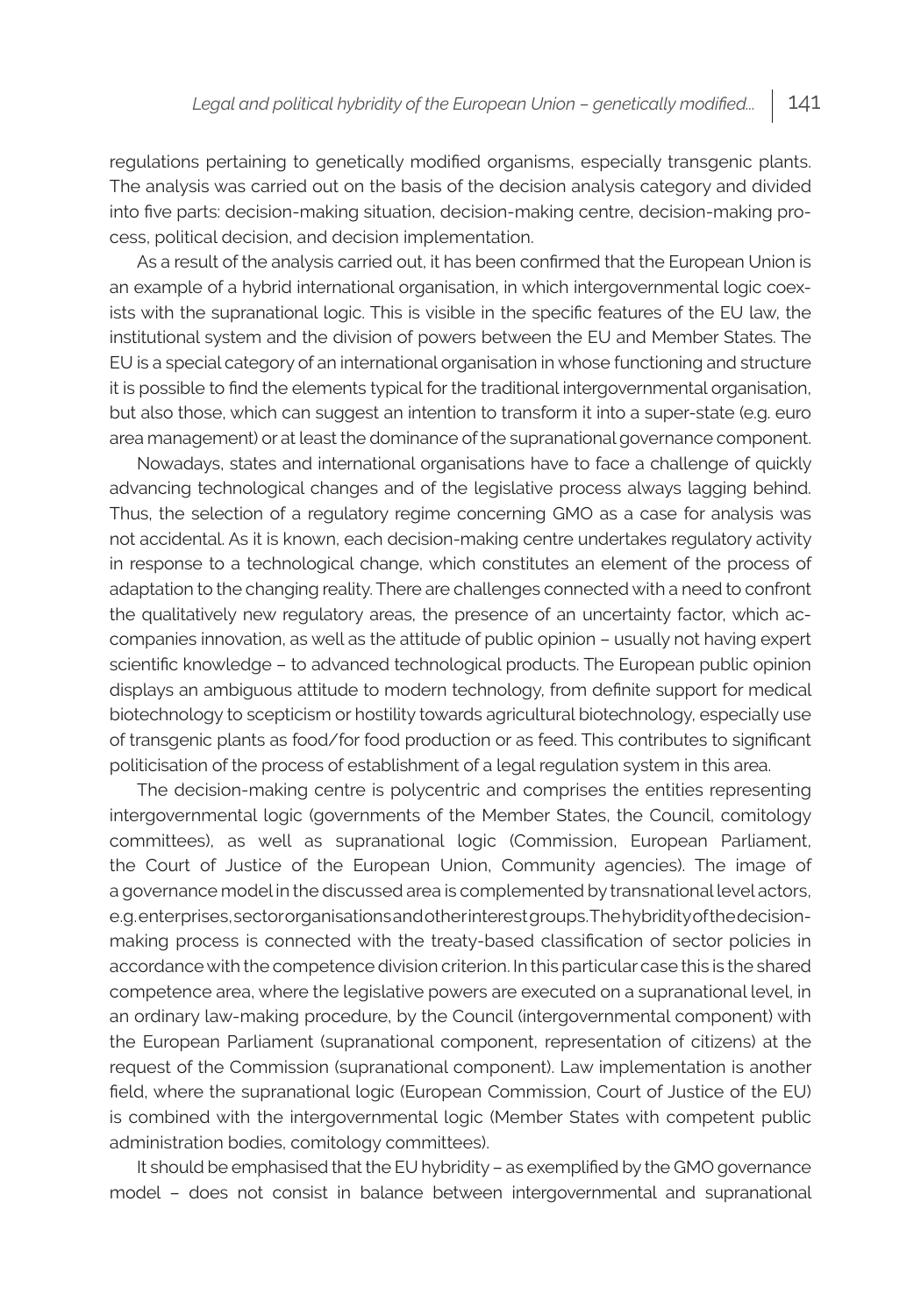components at all five levels of the decision-making system categories. On the contrary, the system undergoes continuous change under the influence of internal and external factors. Homeostasis of the system consists in balancing the intergovernmental and supranational logic competing with each other. On the one hand, the decision-making centre and process display features of professionalisation (management by experts, the Community procedure of GMO risk analysis and management based on scientific knowledge, technocratisation of the decision-making process), but on the other hand it is possible to observe their politicisation, as well (higher involvement of states in supervision of the decision-making process at the supranational level, comitology operating in the "safe mode", renationalisation of executive competence). The higher the dissent connected with the regulated issue, the more probable the dominance of intergovernmental logic and such phenomena as renationalisation or de-Europeanisation of competence. A question arises about the border, which sets out a critical moment of loss of homeostasis between the intergovernmental and supranational components. In this particular case, an indicator should be the calculation of transaction costs (including political accountability) for renationalisation of executive powers, which has already taken place on the basis of Directive (EU) 2015/412 and can be continued by amendment to the Regulation (EC) No. 1829/2003.

**Monika Szkarłat** – PhD, works at the Institute of Political Science and Administration, Faculty of Political Science and Journalism, Maria Curie-Skłodowska University in Lublin. Research interests: legal and social dimension of biotechnology, bio-economy governance in the EU, science diplomacy, intellectual property law.

**Monika Szkarłat** – doktor, pracuje w Instytucie Nauk o Polityce i Administracji na Wydziale Politologii i Dziennikarstwa, Uniwersytetu Marii Curie-Skłodowskiej w Lublinie. Zainteresowania badawcze: wymiar prawny i społeczny biotechnologii, zarządzanie biogospodarką w UE, dyplomacja naukowa, prawo własności intelektualnej.

### $\Theta$  References

- BLANKE Hermann-Josef, BÖTTNER Robert (2016), *The Democratic Deficit in the (Economic) Governance of the European Union*, in: Hermann-Josef Blanke, Pedro Cruz Villalón, Tonio Klein, Jacques Ziller (eds.), *Common European Legal Thinking: Essays in Honour of Albrecht Weber,* Switzerland. BOEGER Nina, CORKIN Joseph (2017), *Institutional Path-Dependencies in Europe's Networked Modes*
- *of Governance*, "Journal of Common Market Studies", vol. 55, issue 5, DOI: 10.1111/jcms.12546. BURNS Charlotte (2012), *How and When Did We Get Here? An Historical Institutionalist Analysis of EU Biotechnology Policy*, "Journal of European Integration", vol. 34, issue 4.
- CONSUMERS, HEALTH, AGRICULTURE AND FOOD EXECUTIVE AGENCY (2020), *Background & Mission*, https://ec.europa.eu/chafea/about/mission\_en.htm (09.03.2020).
- CHOWDHURY Nupur, WESSEL Ramses A. (2012), *Conceptualising Multilevel Regulation in the EU: A Legal Translation of Multilevel Governance?*, "European Law Journal", vol. 18, issue 3.
- DEDERER Hans-Georg (2016), *The Challenge of Regulating Genetically Modified Organisms in the European Union: Trends and Issues*, in: Yumiko Nakanishi (ed.), *Contemporary Issues in Environmental Law: The EU and Japan*, Springer, Tokyo.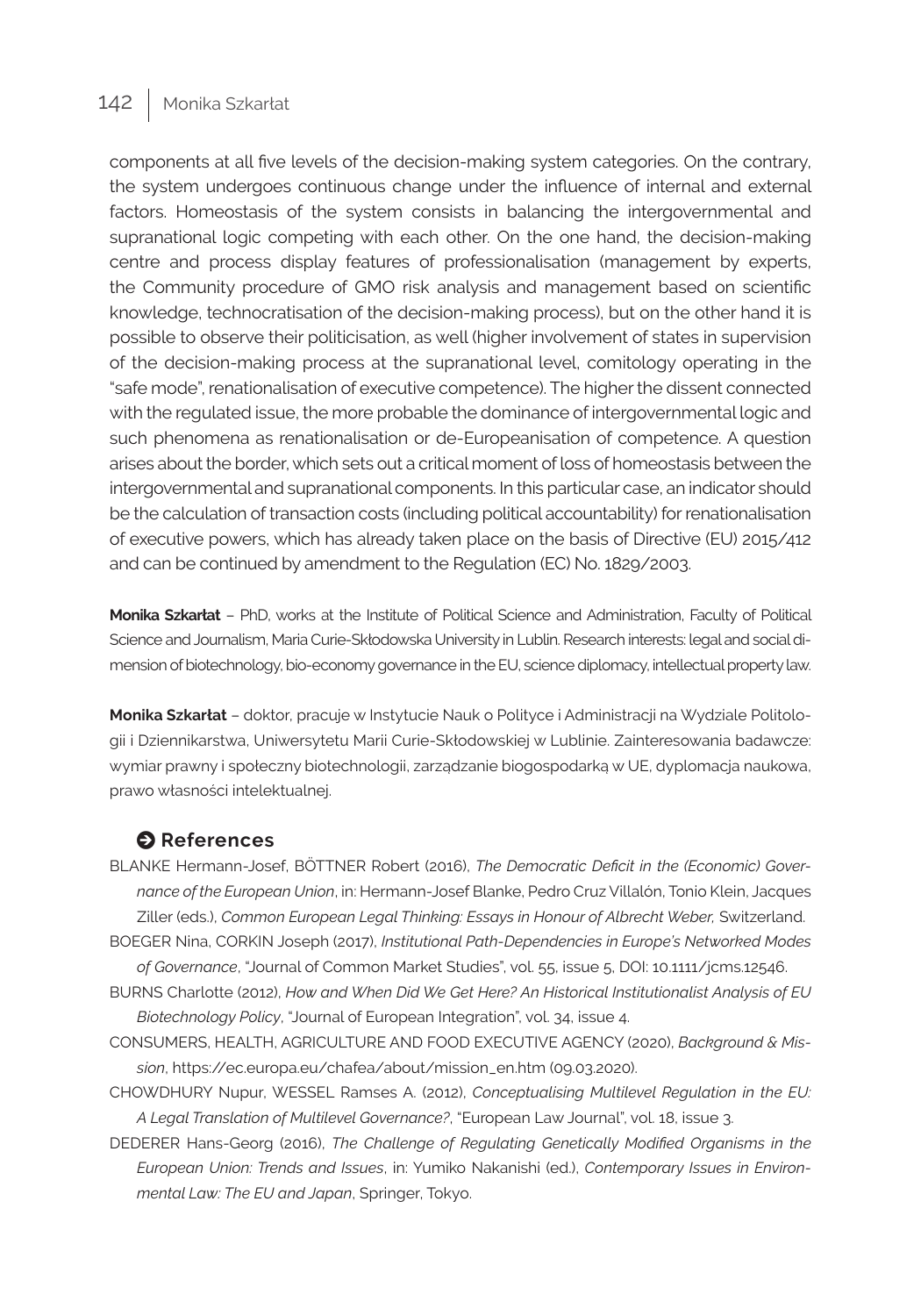- DELREUX Tom, ADRIAENSEN Johan (2017), *Introduction. Use and Limitations of the Principal–Agent Model in Studying the European Union*, in: Michelle Egan et al. (eds.), Palgrave Studies in European Union Politics, Palgrave Macmillan.
- DIRECTIVE 2001/18/EC of the European Parliament and of the Council of 12 March 2001 on the deliberate release into the environment of genetically modified organisms and repealing Council Directive 90/220/EEC, OJ L 106, 17.4.2001.
- DIRECTIVE (EU) 2015/412 of the European Parliament and of the Council of 11 March 2015 amending Directive 2001/18/EC as regards the possibility for the Member States to restrict or prohibit the cultivation of genetically modified organisms (GMOs) in their territory, OJ L 68, 13.3.2015.
- EGEBERG Morten, TRONDAL Jarle (2017), *Researching European Union Agencies: What Have We Learnt (and Where Do We Go from Here)?,* "Journal of Common Market Studies", vol. 55, issue 4.
- EUROPEAN COMMISSION (2015a), Communication from the Commission to the European Parliament, the Council, the European Economic and Social Committee and the Committee of the Regions *Reviewing the decision-making process on genetically modified organisms (GMOs)*, COM/2015/0176 final.
- EUROPEAN COMMISSION (2015b), *Proposal for a Regulation of the European Parliament and of the Council amending Regulation (EC) No 1829/2003 as regards the possibility for the Member States to restrict or prohibit the use of genetically modified food and feed on their territory*, COM/2015/0177 final – 2015/0093 (COD).
- EUROPEAN COMMISSION (2016a), Commission Decision (EU) 2016/835 of 25 May 2016 on the renewal of the mandate of the European Group on Ethics in Science and New Technologies, OJ L 140, 27.5.2016.
- EUROPEAN COMMISSION (2016b), Commission Decision *Establishing horizontal rules on the creation and operation of Commission expert groups*, C(2016) 3301 final, Brussels, 30.5.2016.
- EUROPEAN COMMISSION (2016c), Communication to the Commission *Framework for Commission Expert Groups: Horizontal Rules and Public Register*, C(2016) 3300 final Brussels, 30.5.2016.
- EUROPEAN COMMISSION (2017a), *Proposal for a regulation of the European Parliament and of The Council amending Regulation (EU) No 182/2011 laying down the rules and general principles concerning mechanisms for control by Member States of the Commission's exercise of implementing power,* COM/2017/085 final – 2017/035 (COD).

EUROPEAN COMMISSION (2017b), Stakeholder feedback on COM(2017)85/F1 (SG).

- EUROPEAN COMMISSION (2018), *Restrictions of geographical scope of GMO applications/authorisations: EU countries demands and outcomes*, 7 September 2018, https://ec.europa.eu/food/ plant/gmo/authorisation/cultivation/geographical\_scope\_en#de (07.09.2018).
- EUROPEAN GMO-FREE REGIONS NETWORK (WWW), https://gmofree-eu-network.hessen.de/ network-members/welcome-network-members (10.12.2018).
- FABBRINI Sergio (2016), *Intergovernmentalism in the European Union. A comparative federalism perspective*, "Journal of European Public Policy", no. 24(4).
- HEIDBREDER Eva G. (2013), *European Union governance in the shadow of contradicting ideas: The decoupling of policy ideas and policy instrument*, "European Political Science Review", no. 5(1).
- ISAAA (2017), *Global Status of Commercialized Biotech/GM Crops in 2017: Biotech Crop Adoption Surges as Economic Benefits Accumulate in 22 Years,* "ISAAA Briefs", no. 53.